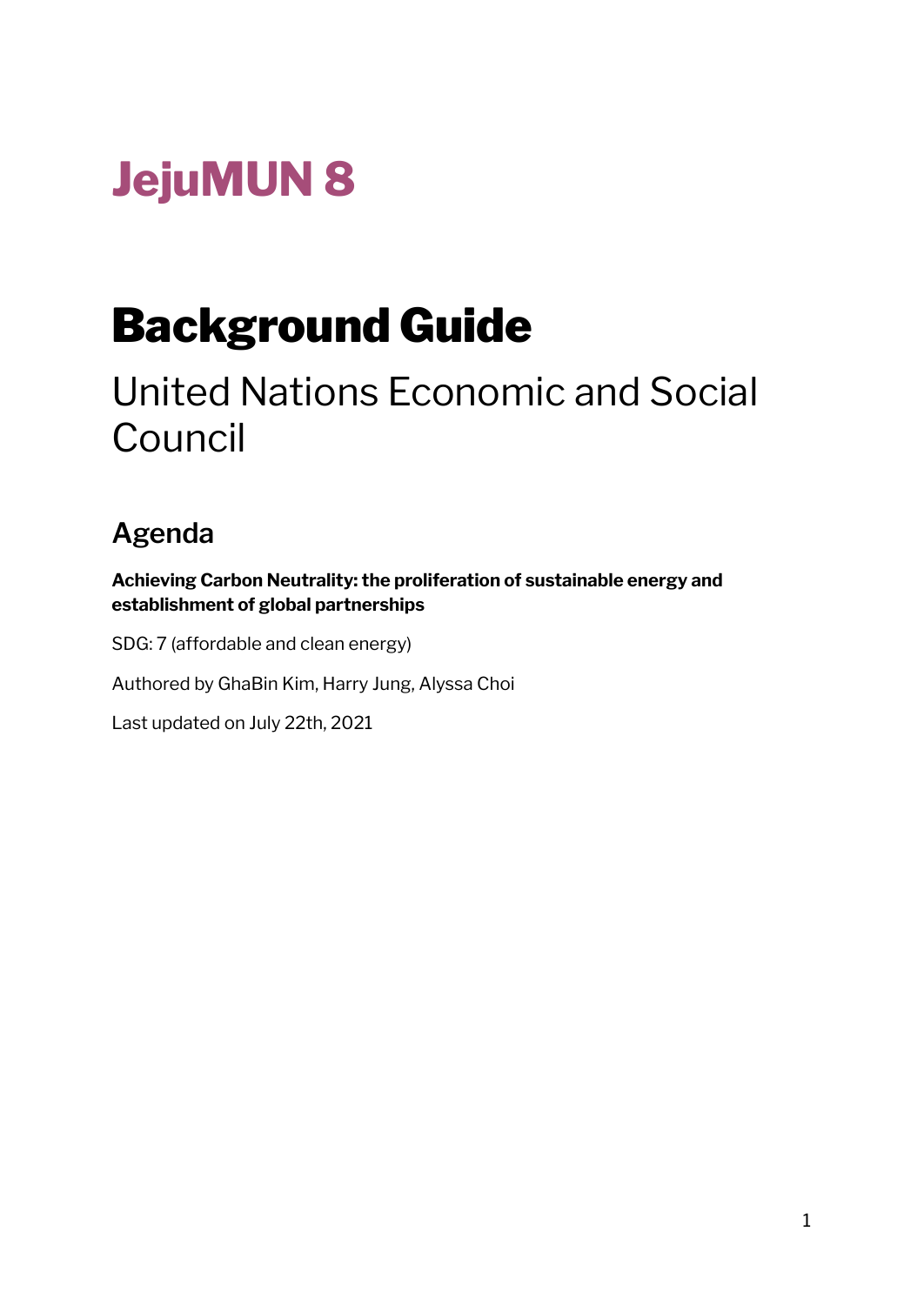# <span id="page-1-0"></span>**Table of Contents**

| <b>Table of Contents</b>        | $\overline{\mathbf{2}}$ |
|---------------------------------|-------------------------|
| Committee Introduction          | 3                       |
| <b>Agenda Introduction</b>      | 4                       |
| <b>Letter from the Chairs</b>   | 5                       |
| <b>Key Terms</b>                | 6                       |
| <b>Historical Background</b>    | 8                       |
| <b>Current State of Affairs</b> | 9                       |
| <b>Stances of Parties</b>       | <u> 11</u>              |
| <b>Possible Solutions</b>       | 17                      |
| <b>Questions to Consider</b>    | <u>19</u>               |
| Bibliography                    | 20                      |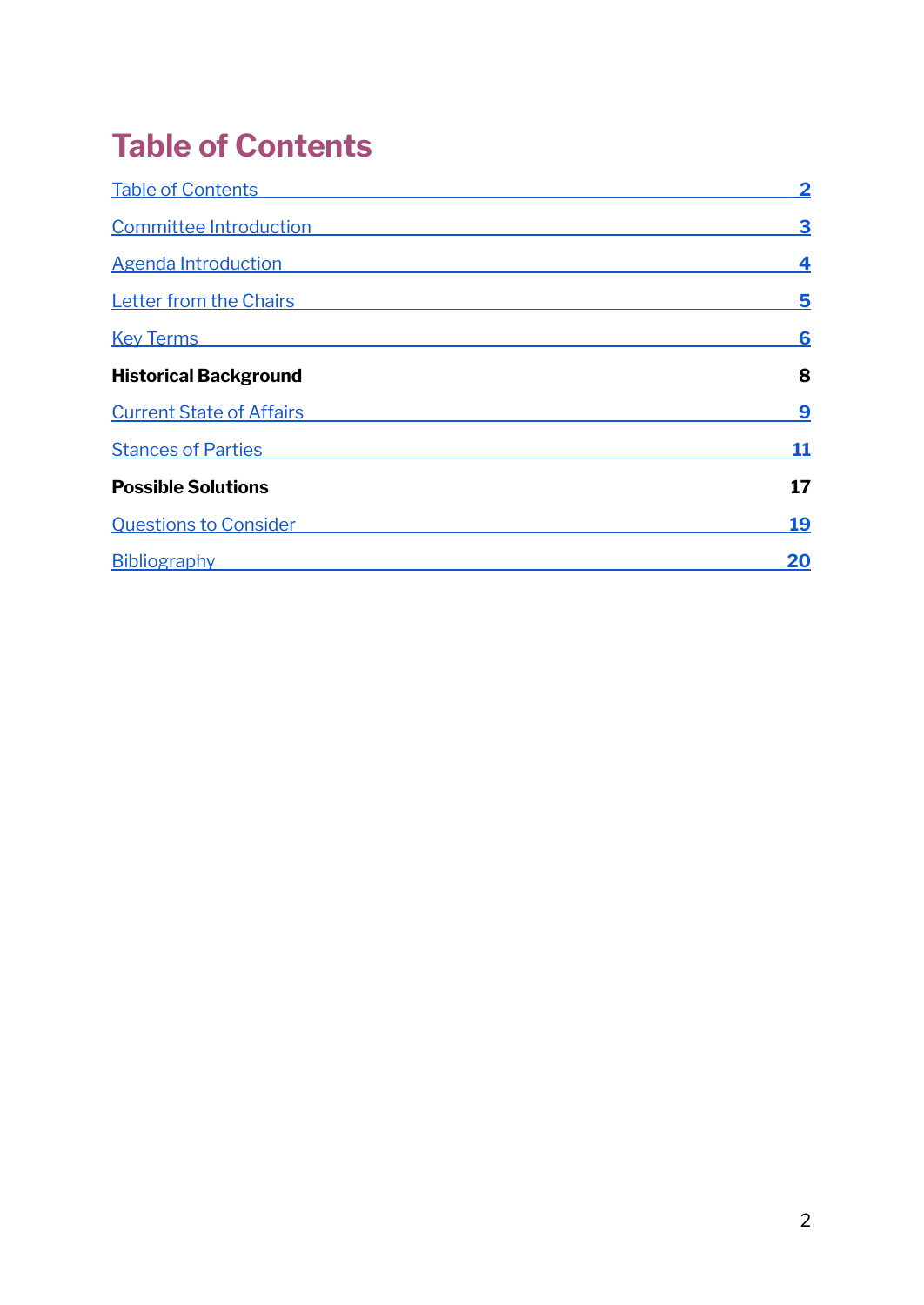# <span id="page-2-0"></span>**Committee Introduction**

United Nations Economic and Social Council (ECOSOC), one of the six principal organs of the United Nations (UN) was founded in 1945 for coordination of economic, social, humanitarian, and cultural activities carried out by the UN. ECOSOC identifies solutions, facilitates international cooperation, and encourages universal respect for human rights and fundamental freedoms.

The council maintains a consultative status to more than 3900 Non-Governmental Organizations (NGOs) which allows them to attend UN conferences and speak about their concerns to the UN. The consultative relationship was established by ECOSOC resolution 1996/31.

ECOSOC membership is based on geographic representations such as Africa, Asia, Eastern/Western Europe, Latin America, and the Caribbean. Members are elected by the General assembly every 3 years. At the ECOSOC World Summit 2015, it was commanded that the council convene annual ministerial reviews to monitor progress on global partnerships and agreed development goals.

ECOSOC's role in reviewing international goals was enhanced by the creation of the High-Level Political Forum (HLPF), which is the meeting created for the adoption of Sustainable Development Goals (SDGs). The HLPF meets for the purpose of providing political guidance on implementation, reviewing the progress, and supporting the achievement of the SDGs by 2030.

The committee deals with the proliferation of sustainable energy and the establishment of global partnerships, which a lot of countries put a significant effort and time into accomplishing. In addition, many UN bodies including the Committee on Energy and Natural Resources and the Commission on Sustainable Development are within the purview of ECOSOC.

The United Nations Economic and Social council expresses deep concern over the emissions of environmental pollution and the inadequacy of global agreement regarding sustainable energies. Under the agenda, 'Achieving Carbon Neutrality: the proliferation of sustainable energy and establishment of global partnerships', the ECOSOC committee plans to discuss alternative solutions and draft constructive resolutions that will bring carbon neutrality and mitigation of the climate crisis.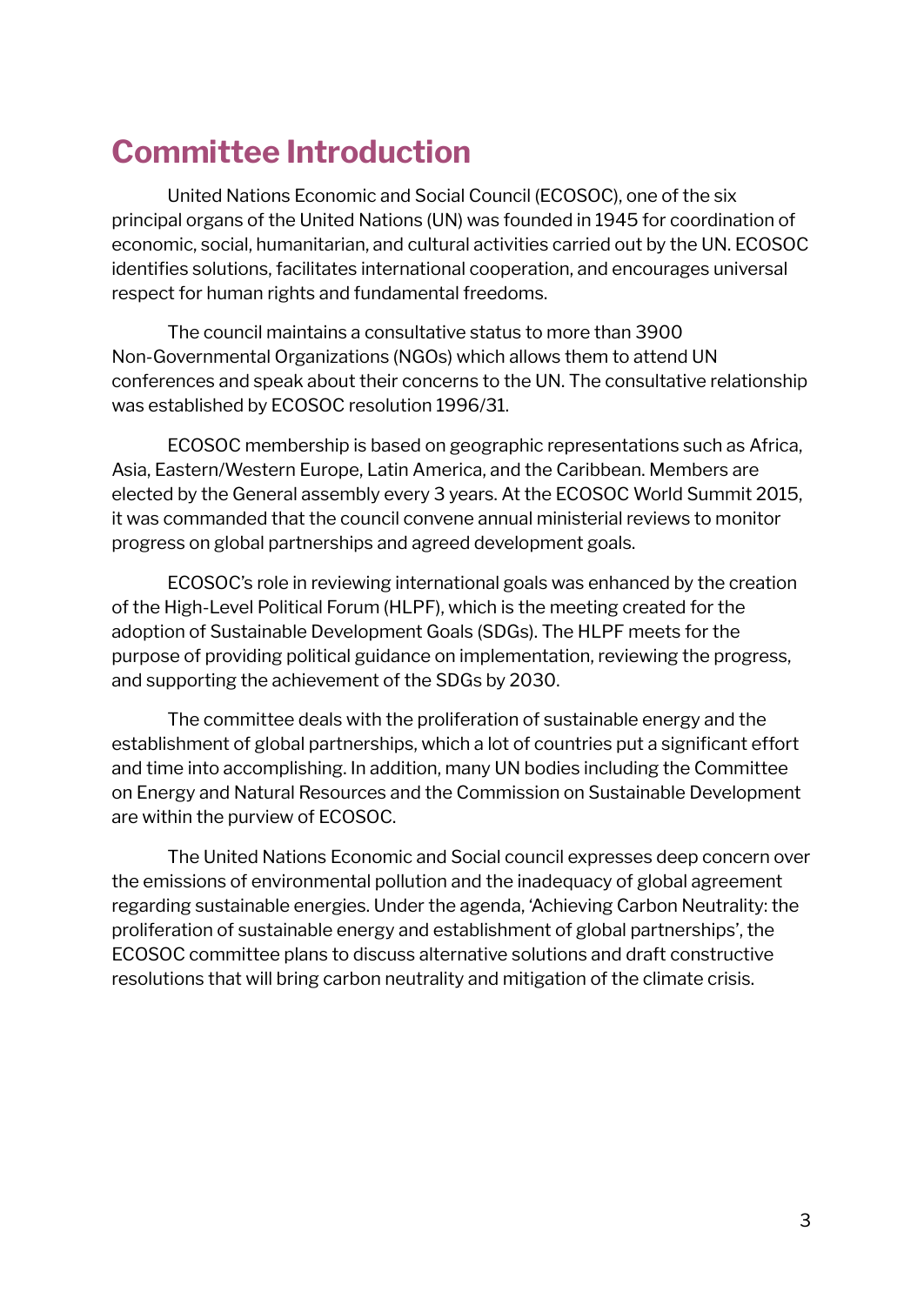# <span id="page-3-0"></span>**Agenda Introduction**

The year 2020 and the beginning of the year 2021 were unlike any other year in our lifetimes. Throughout the pandemic, the dramatic impacts of COVID 19 harmed the global energy system and public health. it became undeniable for numerous nations to establish more progressive actions to "pursue efforts to limit the temperature increase to 1.5 °C above pre-industrial levels," as stated in the Article 2 of the Paris Agreement.

As we set to discuss the agenda, *Achieving Carbon Neutrality: the proliferation of sustainable energy and establishment of global partnerships*, it is crucial to address the balance between progressive changes and economic incentives, considering the wealth gap among nations and within individual communities. It is because while the agenda itself focuses on the proliferation of sustainable energy, the hind-sighted hope of radical changes raises questions regarding the current economic status in developing countries; with no economic incentives, there would be no progressive development.

Despite the upcoming conflicts and predicted confrontations, however, all nations, cities, and people do have the single goal in common: that is to make the world a cleaner, and more sustainable place to live. While new challenges arise--with the average temperature of Earth continues to rise-- ECOSOC hopes to encapsulate different perspectives on this crisis and reach for tangible and promising resolutions for the future Earth.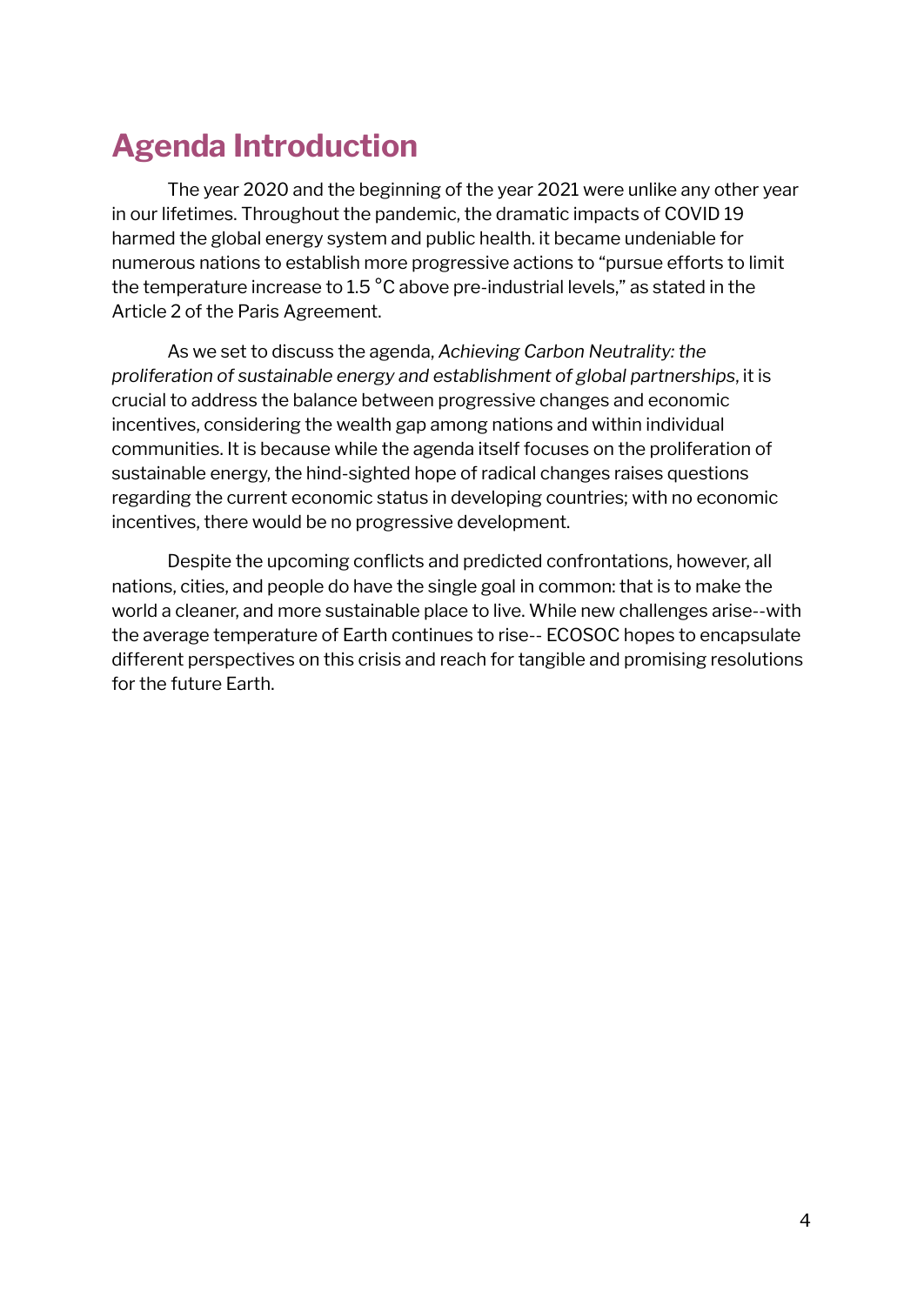# <span id="page-4-0"></span>**Letter from the Chairs**

Dear esteemed delegates,

Welcome to the United Nation Economic and Social Council! My name is GhaBin Kim, and I am a sophomore at St.Johnsbury Academy Jeju. I'll be serving as a head chair for the ECOSOC committee. JejuMUN 8 will be my second conference participating as a chair, and for my vice-chairs, it will be their first time chairing. My deputy and associate chairs in this committee are Harry Jung and Alyssa Choi, who are also sophomores at SJAJ. It is an honor for us to be part of this tremendous conference as chairs.

Our MUN journeys all started in Middle school. We enjoy Model United Nations because it provides wonderful opportunities to learn about past and current global affairs. I liked the excitement of the process from the opening speeches to drafting resolutions.

As your chairs, we will be moderating the committee and helping delegates to draft a practical resolution with their fellow delegates. We highly encourage you to research the agenda, have a passion for representing your country, and be engaged. We recommend all delegates to have plentiful background knowledge about the agenda and Sustainable Development Goal 7 (Affordable and clean energy) for a successful debate.

We all understand that participating in MUN conferences might be stressful for beginners, however, I can assure you that this experience will help you a lot in the future. Please don't hesitate to contact us if you have any questions, and remember to have fun!

Sincerely, ECOSOC chairs

GhaBin Kim [\(s17010324@sjajeju.kr](mailto:s17010324@sjajeju.kr)) Harry Jung ([s17012324@sjajeju.kr\)](mailto:s17012324@sjajeju.kr) Alyssa Choi ([s17010624@sjajeju.kr](mailto:s17010624@sjajeju.kr) )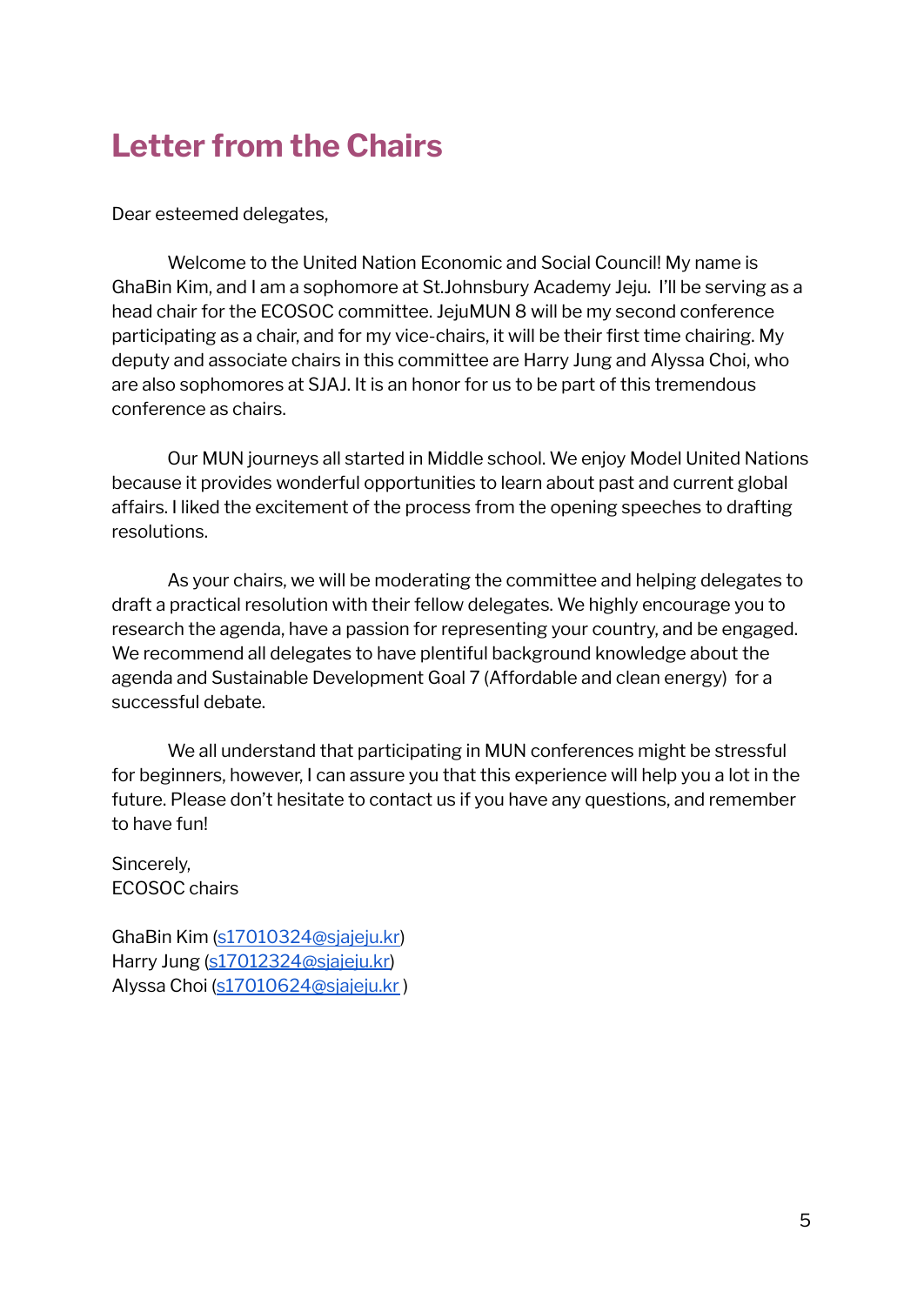# <span id="page-5-0"></span>**Key Terms**

#### **Carbon Neutrality**

Carbon neutrality means achieving the balance between the emissions of carbon dioxide (CO2) and absorbing carbon from the atmosphere. In order to achieve net-zero emissions, all worldwide carbon emissions should be counterbalanced by carbon sequestration. Individuals, organizations, and businesses all can invest in carbon offsetting, which contributes to the reduction of carbon emissions worldwide.

#### **Sustainable energy**

Sustainable energy, often referred to as clean energy, comes from natural resources or processes that are constantly replenished without any negative impact on the environment. Sustainable energy includes all renewable energy sources such as wind, solar, geothermal, tidal, and biomass. It is also one of the 17 global goals that make up the 2030 agenda for Sustainable Development.

# **Net-zero carbon emission**

After 197 countries joined the Paris Agreement, which called for keeping the global temperature to 1.5°C, countries have put significant effort into net-zero emissions. Net-zero carbon emissions can be achieved when any carbon emissions created by human activities are balanced out by removing greenhouse gases (GHGs) from the atmosphere through a process called carbon removal. Any remaining emissions can be balanced with the equivalent amount of carbon removal through forest restoration and Direct Air Capture and Storage (DACS) technologies. For the major emitting nations such as the G20 countries, the goal of achieving net-zero emissions has been set for the year 2050.

# **Carbon sequestration**

Carbon sequestration is closely related to carbon neutrality which reduces the progress of the greenhouse effect. There are two types of carbon sequestration: direct and indirect. The direct method is binding the carbon compounds at the source of its formation before it enters the atmosphere. The indirect method involves plants that bind CO2 in photosynthesis or when the carbon compound is captured in a soil environment. While biological and geological carbon sequestration stores carbon dioxide in the natural environment such as the ocean, grassland, and forest, technological sequestration involves technologies such as graphene production, direct air capture (DAC), and engineered molecules.

# **Sustainable Development Goals and SDG 7**

The Sustainable Development Goals (SDGs), also known as the Global Goals, were adopted by the United Nations in 2015 as a universal call to end poverty, protect the planet, and ensure that all people live in peace by 2030. The 17 goals are socially, economically, and environmentally well balanced for universal development. SDG 7 is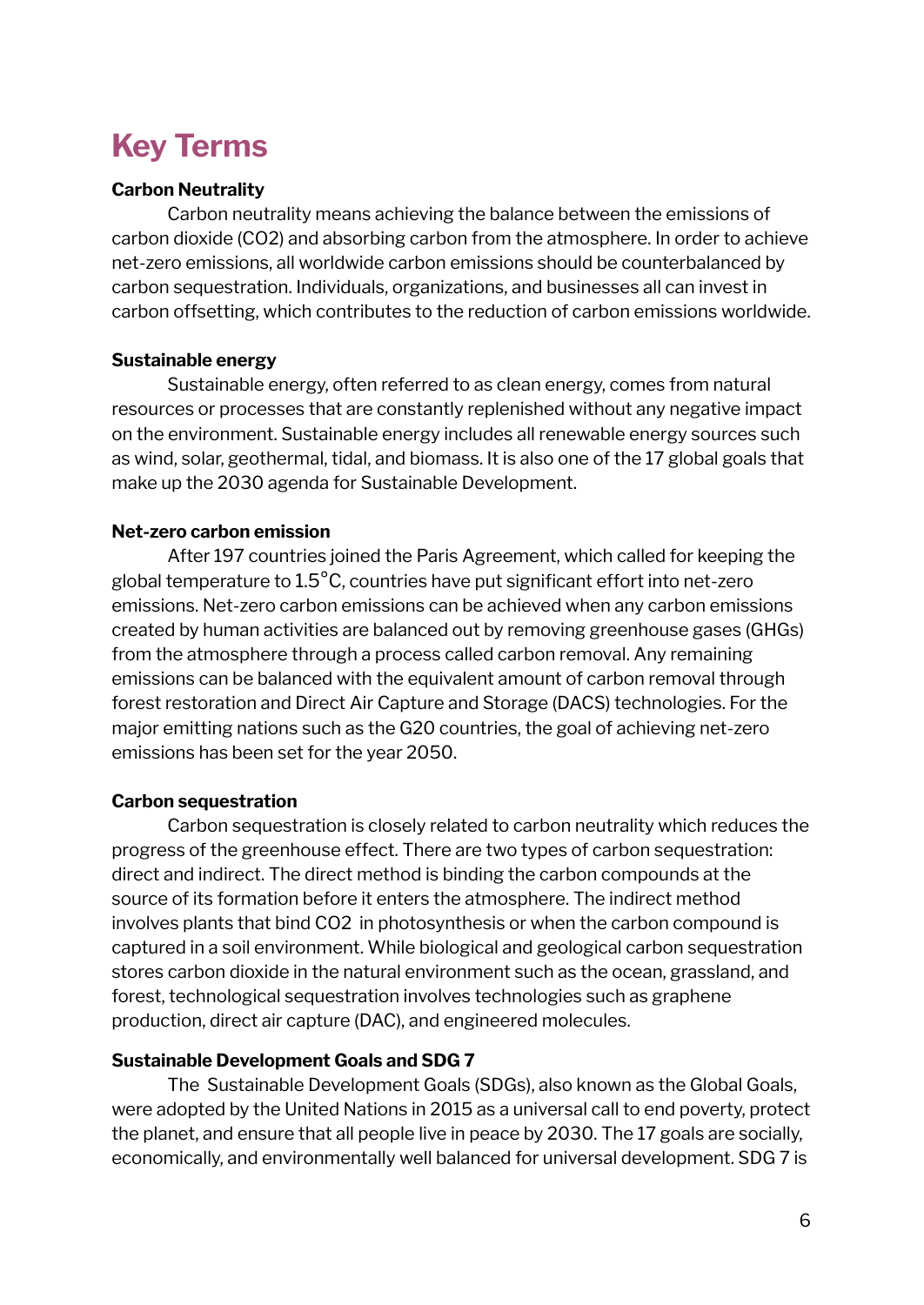affordable and clean energy, a goal created for the demand for cheap and environment-friendly energy corresponding to the worldwide increase in population. Expanding infrastructure and upgrading technologies in all countries will encourage growth and help the environment.

#### **Biomass**

Biomass is a carbon-neutral electricity source generated from renewable organic waste such as forest debris, scrap woods, and manure. When burned, the biomasses are released into heat. Although it creates some amount of emissions, the emissions from burning biomass are less than the emissions produced by using fossil fuels.

#### **Nationally Determined Contributions (NDCs)**

Nationally determined contributions (NDCs) are at the heart of the Paris Agreement and the achievement of long-term goals towards climate action. NDCs embody efforts by each country to reduce national emissions and adapt to the impacts of climate change. The Paris Agreement (Article 4, paragraph 2) requires each Party to prepare, communicate and maintain successive nationally determined contributions (NDCs) that it intends to achieve. NDCs are submitted every 5 years to the United Nations Framework Convention on Climate Change (UNFCCC).

# **GWP(Global Warming Potential)**

The global warming potential of a gas refers to the total contribution to global warming resulting from the emission of one unit of that gas relative to one unit of the reference gas, carbon [dioxide,](https://www.greenfacts.org/glossary/abc/carbon-dioxide.htm) which is assigned a value of 1. It is often calculated over 100 years, though it can be done for any time period. Gases with high GWPs will warm the Earth more than an equal amount of CO2 over the same time period.

# **Carbon dioxide equivalent(CO2-eq)**

Carbon dioxide equivalent, or else abbreviated as CO2-eq, is a measuring unit of carbon footprints. Utilizing the GWP ratio for different gases, CO2-eq provides the total greenhouse gas emissions that impact the environment. This method is used because the impact of other gases must also be held accountable when measuring the emissions from different nations. For instance, methane emissions have an 80 times more impact on climate change than carbon dioxide. However, if only CO2 emissions are measured, the causes of global warming might not solely reflect the actual greenhouse gas emissions like methane.

# **Land use, land-use change, and forestry** (**LULUCF**)

The term LULUCF is used in relation to the forestry and agricultural sector in the international climate negotiations under the United Nations Framework Convention on Climate Change (UNFCCC). LULUCF covers greenhouse gas emissions and removals related to soils, trees, plants in general, biomass and timber. This means in principle all human activities that take place on agricultural land,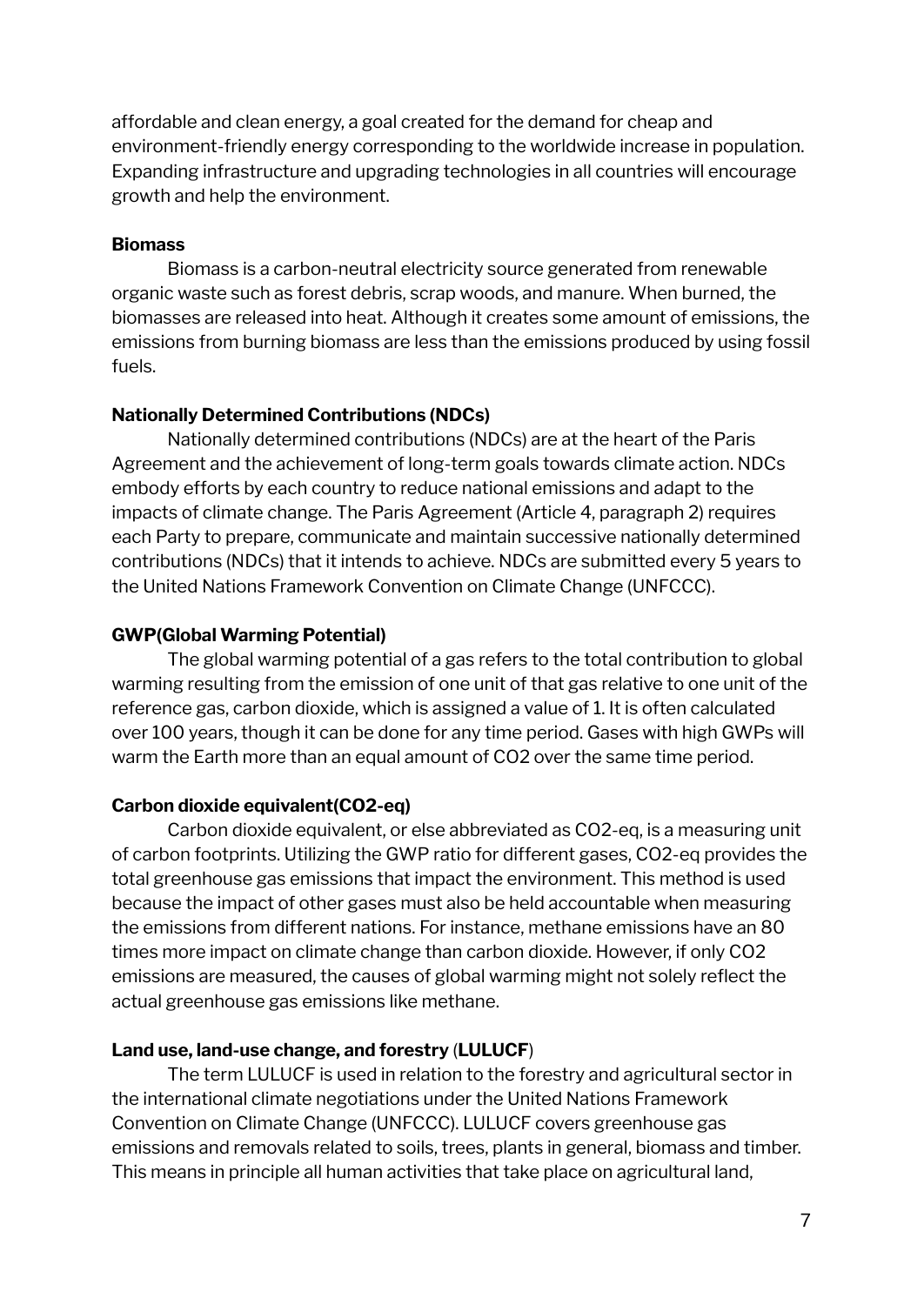forested land, wetland and peatland and which result directly in emissions or removals of greenhouse gases, such as draining of peat land, felling of forest or ploughing up grassland for growing crops.

# **Enhanced Transparency Framework(ETF)**

<span id="page-7-0"></span>The enhanced transparency framework guides countries on reporting their greenhouse gas emissions, progress toward their NDCs, climate change impacts and adaptation, support provided and mobilized, and support needed and received. The enhanced transparency framework also includes processes for technical experts to review reported information and a multilateral peer review where countries can ask questions of one another.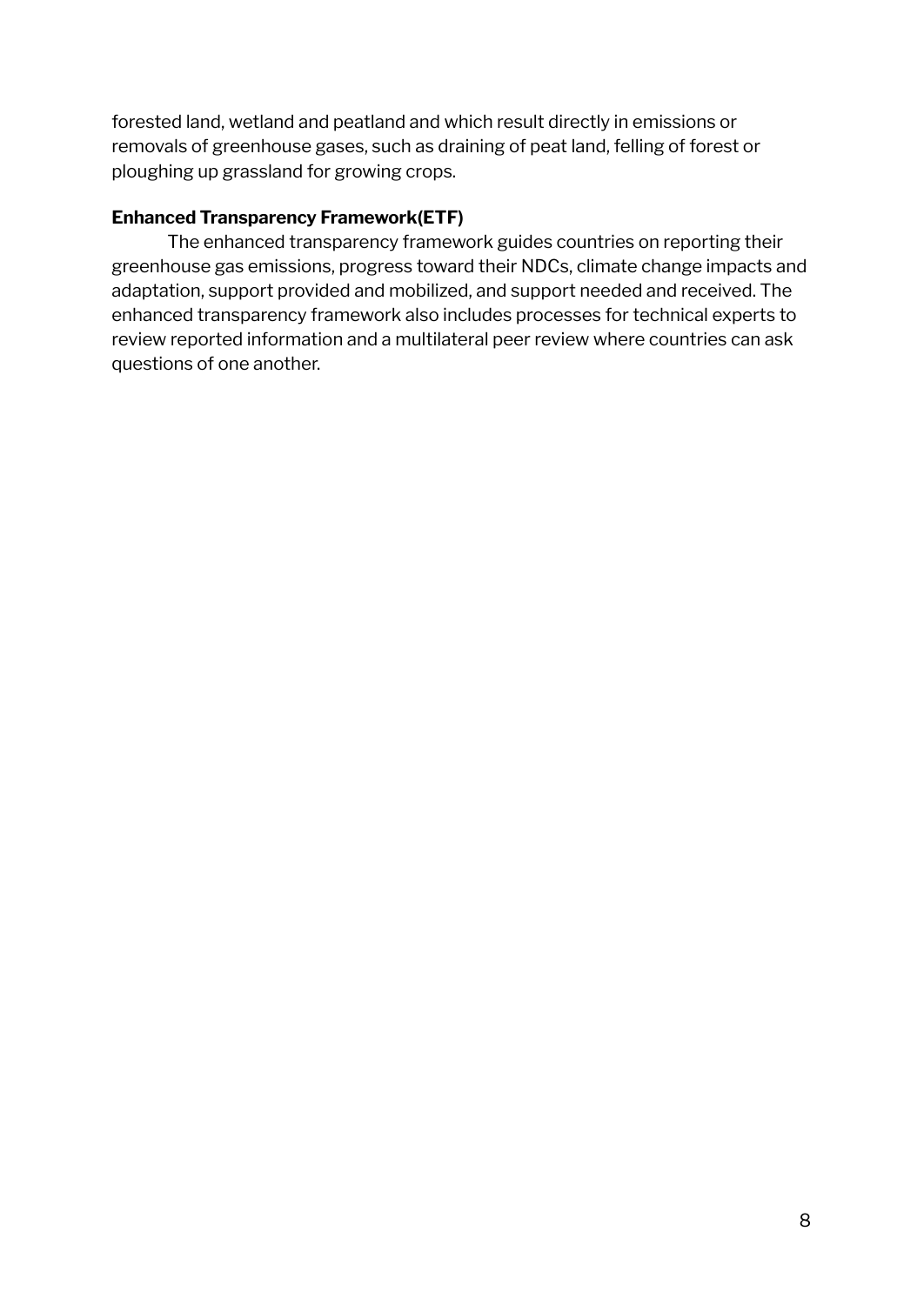# **Historical Background**

Timeline of Key Events:

# **June 5-16, 1972:**

UN Conference on the Human Environment takes place. Also known as the Stockholm Conference, it was the first major UN conference on international environmental issues. The conference marked the turning point of the development of international environmental politics.

# **February 12-23, 1979:**

World Climate Conference takes place in Geneva. This was one of the first major international conferences on climate change, attended by scientists from a wide range of disciplines. The conference later led to the establishment of the World Climate Programme.

# **December, 1988:**

The Intergovernmental Panel on Climate Change (IPCC) is established. IPCC is a scientific and intergovernmental entity under the auspices of the UN, responsible for the comprehensive and clear reporting of climate change and its potential socio-economic impacts.

# **1990:**

The IPCC produces its first assessment report. In this report, the IPCC concluded that human GHG emissions are adding to the atmosphere of the Earth, and that it is, with great importance, to require international cooperation to tackle its consequences. This report played a valuable role in the establishment of the United Nations Framework Convention on Climate Change (UNFCCC).

# **May, 1992:**

Convention on Climate Change is adopted. The text of UNFCCC is adopted at the UN Headquarters in New York. For the first time binding gas emissions reduction aims are targeted for industrialized nations.

# **1994:**

The UNFCCC entered into force.

# **December 11, 1997:**

The Kyoto Protocol was ratified (entered into force in Feb, 2005). It was the first GHG reduction treaty. This treaty only binded developed nations to target the global average of 5% reduction in GHG emissions, following the principle of "common but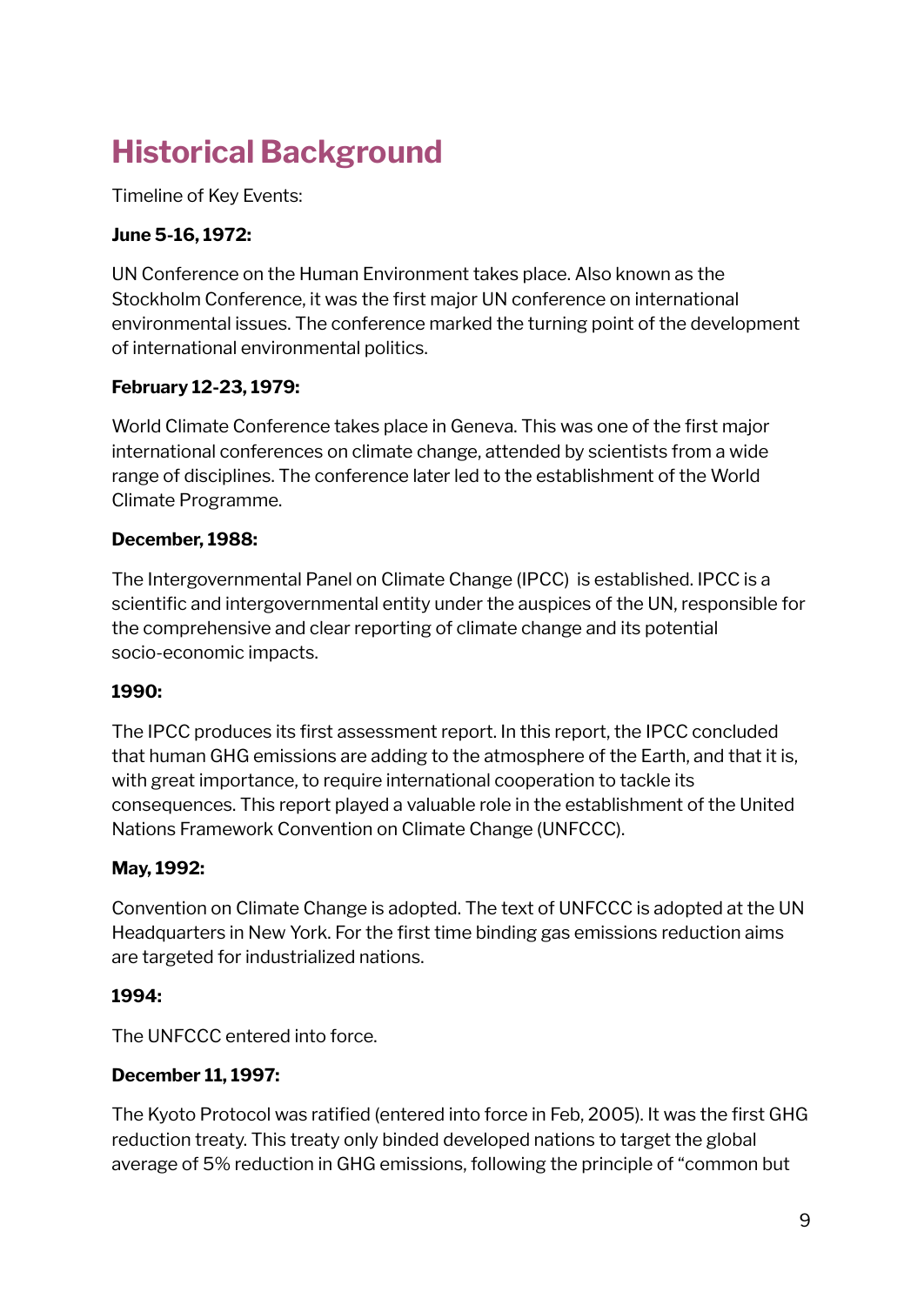differentiated responsibility and respective capabilities." In detail, the protocol, following its annex-based structure, is set in accordance with agreed individual targets, including 37 industrialized countries.

# **June 11, 2001:**

President George W.Bush removes the US from the Kyoto process. His rationale was that the protocol only created a burden for reducing emissions on developed nations instead of developing ones.

# **January, 2005:**

The EU's Emissions Trading System(ETS) is launched. It became the first and largest emission trading scheme, providing a basis of EU's climate policy.

# **November, 2010:**

The Cancun Agreements are adopted. Among its agreements, it provided a comprehensive package to assist developing nations pursue their climate actions. The Green Climate Fund(GCF) is established.

# **December, 2015:**

The Paris Agreement was adopted, which officially entered into force in November 2016. This treaty is one of the most influential agreements on climate change, because it was the first binding agreement on climate change. Working as a landmark in the multilateral process among nations, it "undertakes ambitious efforts to combat climate change," UNFCCC asserted.

# **June, 2017:**

The US withdraws from the Paris Agreement under the presidency of President Trump. This was a major stepback to global cooperation for climate change.

# **Nov 28, 2019:**

The European Parliament declares a climate emergency. According to the EU, the resolution sets out to "ensure that all relevant legislative and budgetary proposals are fully aligned with the objective of limiting global warming to under 1.5 °C." The resolution to declare a climate emergency was adopted with 429 votes for, 225 votes against, and 19 abstentions.

# **Dec 11, 2019:**

The Green Deal is adopted to set the EU's goal of reducing net GHG by at least 55% by 2030.

# **Oct 7, 2020:**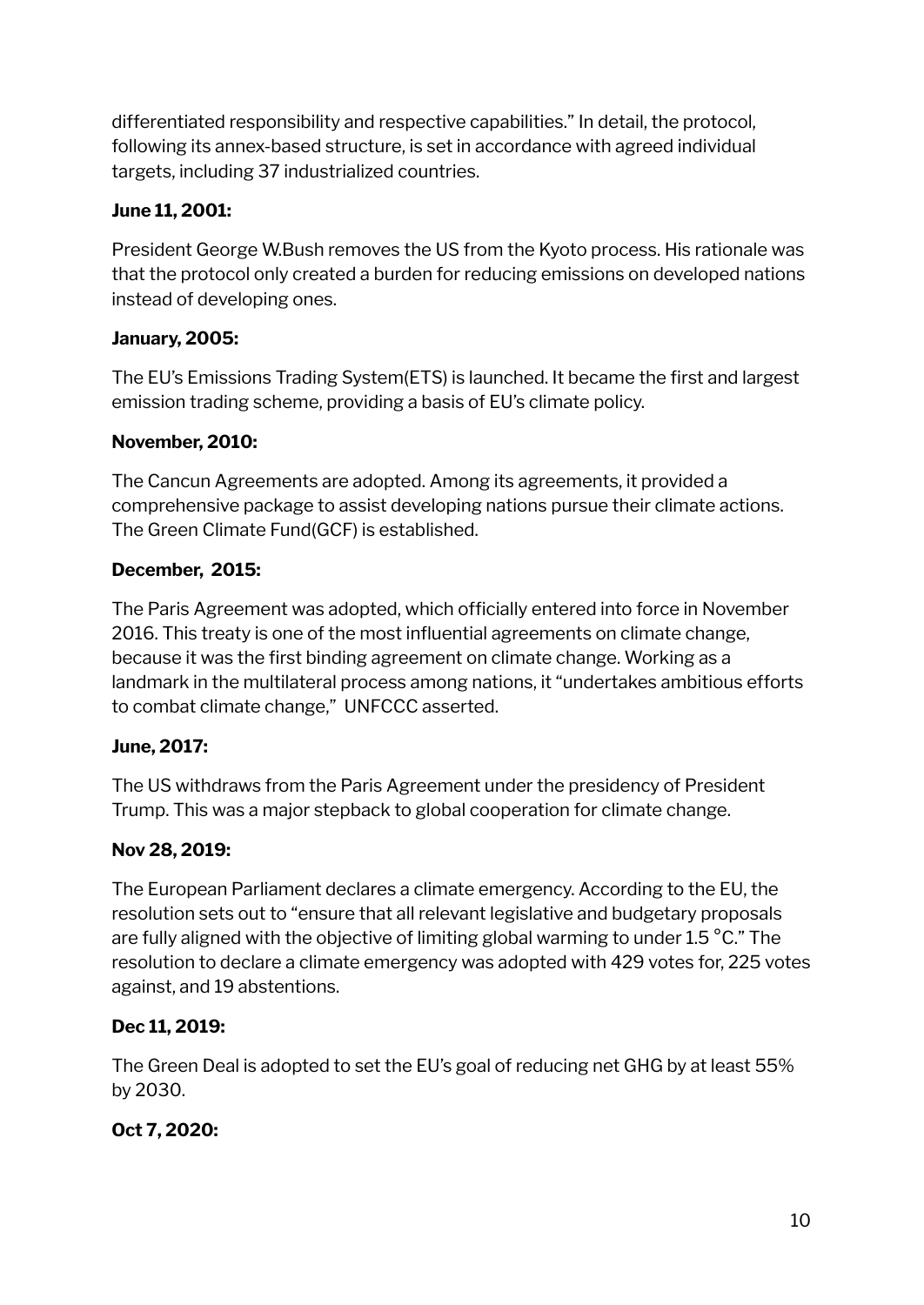<span id="page-10-0"></span>The European Climate Law is adopted. The new law, the EU noted, "aims to transform political promises that the EU will become climate neutral by 2050 into a binding obligation and to give European citizens and businesses the legal certainty and predictability they need to plan for the transformation."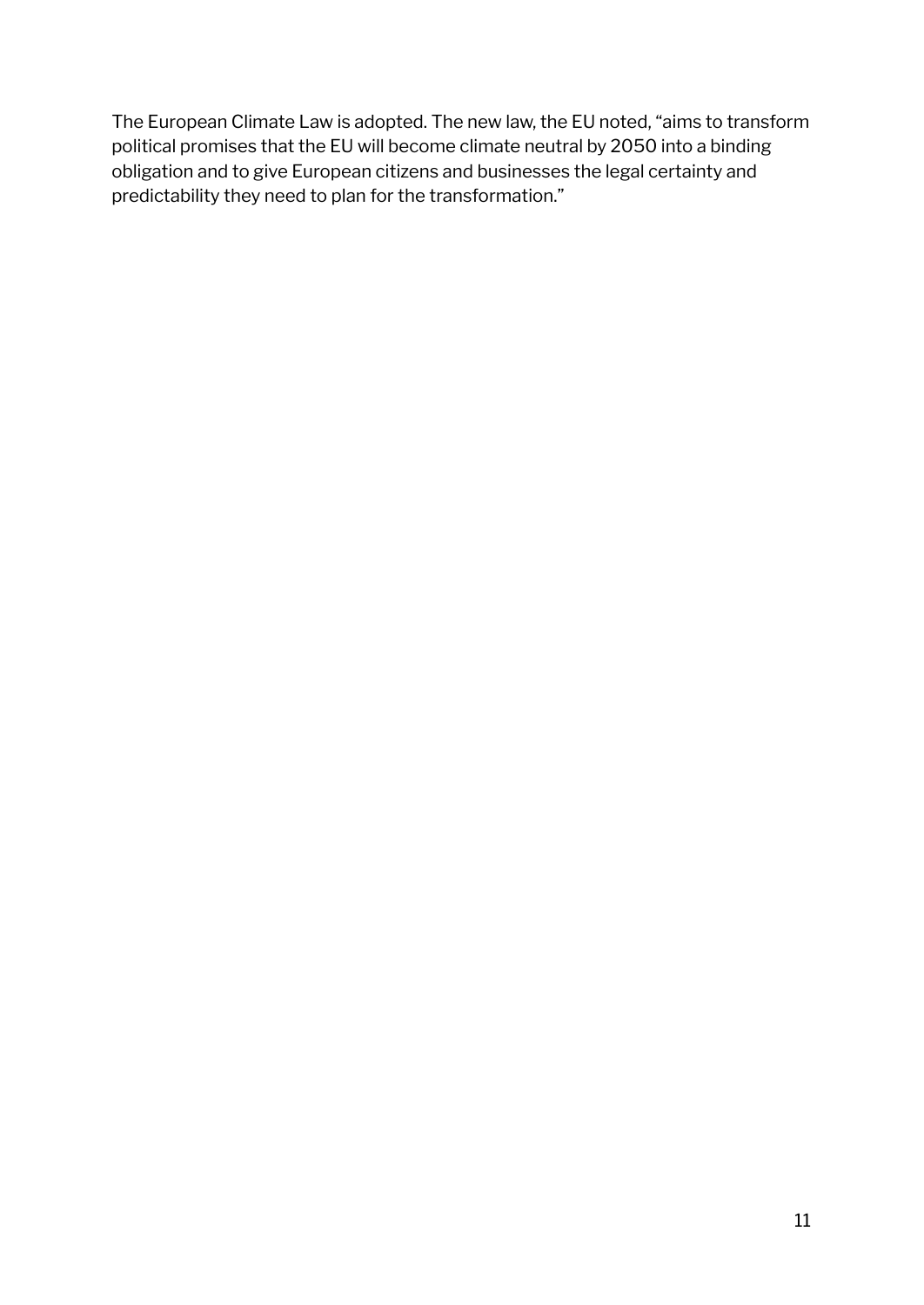# **Current State of Affairs**

It is undeniable that climate change imposes one of the most deadly threats- similar or worse that of a pandemic like today-- to this planet. A striking portion, with 97% of climate scientists, also have reached a consensus on the very existence and the cause of climate change. The amount of CO2 in the atmosphere reached record levels in 2020 despite Covid, indicating a continuous increase in GHG emissions, and therefore, aggravation of global warming.

With record levels of CO2 came the hottest year on record as well: "Earth's average temperature has risen more than 2 degrees Fahrenheit (1.2 degrees Celsius) since the late 19th century," NASA analysis revealed. Regardless of such statistics and many more, however, the existence of climate change and its detrimental effects are indisputably apparent even with our physical senses: with the recent years of unprecedented wildfires across the US, the extraordinary heat of Siberia, and every other peculiar phenomenon caused by global warming, humanity not only heard or saw the imminent threats-- we *experienced* through it.

Recognizing the threats, the EU and UN--along with zealous advocates- pioneered their way to expedite the efforts to reduce carbon emissions and raise awareness of the imminent crisis. The EU, with progressive nations leading the climate change act, has recently announced a package of proposals, in July 2021, in an effort to write a law that sets out the European Green Deal-- reaching for climate neutrality by 2050. This proposal included tariffs on some carbon-emitting imports and a shift from fossil fuels-- ending gas- and diesel-powered cars in just 14 years. The UN, along with the EU, urged nations--especially developed countries-- to contribute to the advancement and leadership of GHG reduction. In addition, on August 7, 2021, the Intergovernmental Panel on Climate Change (abbreviated as IPCC), a scientific body convened by the UN, released a major report based on the analysis of more than 14,000 studies. The report has concluded that the Earth has already warmed up by 1.1 degrees celsius, and that humans have emitted much GHG emissions to the Earth's atmosphere that even if nations take immediate action on cutting emissions, the impact of climate change-- from catastrophic flooding to extreme droughts-- will continue to aggravate for at least the next 30 years.

Recognizing these efforts, individual countries also have shown their intentions to reduce carbon emissions and endorse technological advancements in clean energy. Through NDCs, in line with article 4 of the Paris Agreement, nations such as, but not limited to, Japan, Korea, and the US, recently announced their NDCs to reduce GHG. The US set out an economy-wide target of reducing its net GHGs by 50-52 percent below 2005 levels in 2030; Korea announced its updated NDC target to reduce 24.4% from the total national GHG emissions in 2017, which is 709.1 MtCO2eq, by 2030; other countries, 192 in total, also set out "ambitious targets" in their NDCs, many of which updated recently to set at the most ambitious level.

However, these efforts are simply not enough: the implementation is not enough to make a meaningful impact, and initiatives are not progressive enough to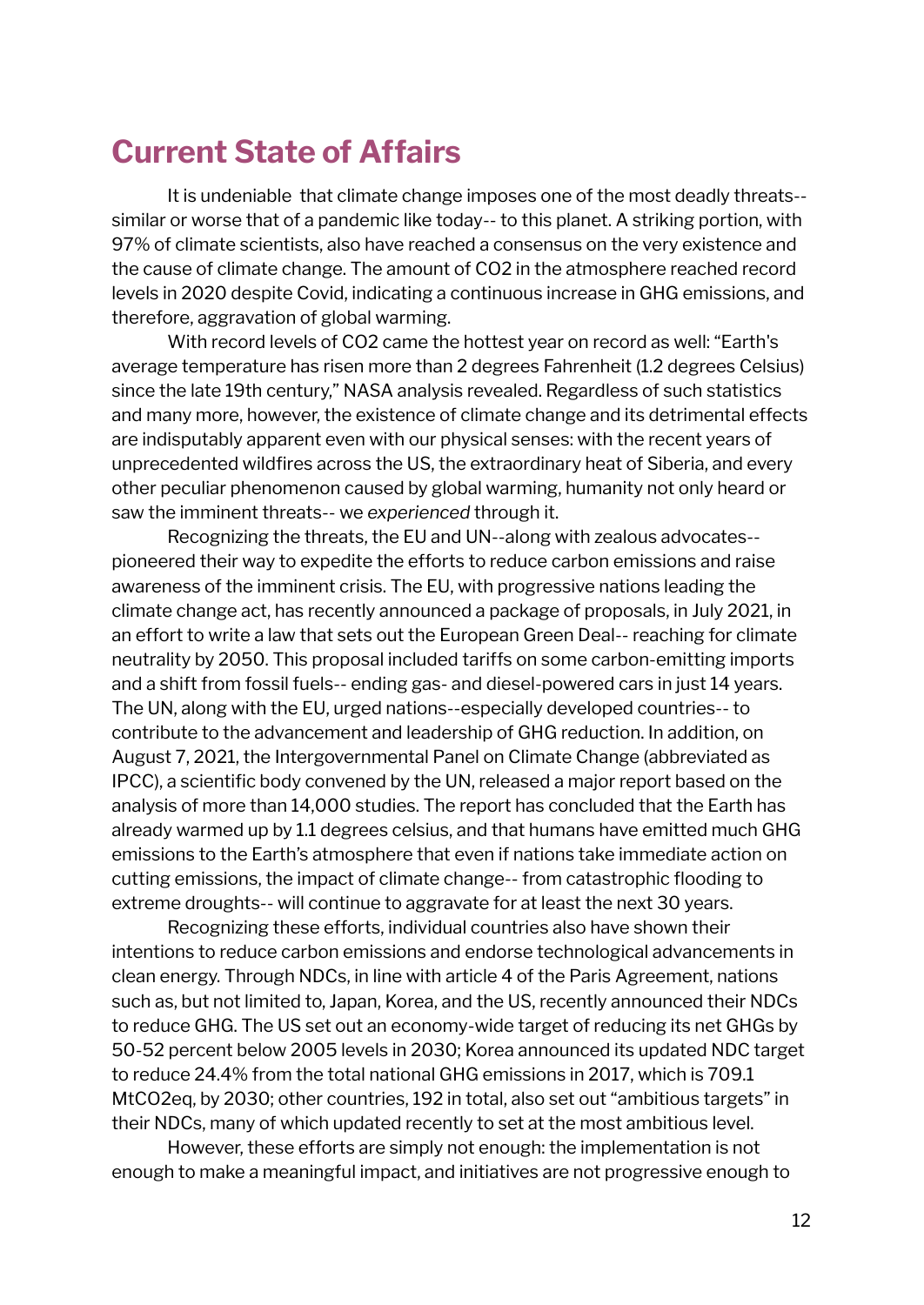speed the pace of climate action. Cooperation among nations is troubling, and citizen efforts are still far from sufficient. Meanwhile, governments around the globe still subsidize fossil fuels by 180 billion dollars annually, despite record-low fossil fuel consumption subsidies with a 40% decrease from 2019.

In addition, the developing countries struggle to keep up during their economic crisis in the midst of Covid. They are inevitably bound with the gigantic fight among big nations for the future hegemony of the renewable energy market, exacerbating the wealth gap between rich and poor. The recent proposal from the EU is a perfect exemplar: albeit very progressive, there is a carve-out to the carbon tax. The proposal levy tariffs on most nations-- both developed and developing countries-- but exempt the US from paying tax. This example, and many more, only illustrates the upcoming conflicts among the world's largest economies and the economic polarization among nations.

Considering all these inefficiencies of the current status quo, the need for global cooperation is essential. With all the nations intertwined in global tapestry, it is the goal of this committee to set ambitious goals, aid developing countries, and cooperate among developed nations to tackle the biggest challenge humanity is confronting.

Additional Resources:

- All NDCs are listed as pdf on this website if you want to research deeper into each nation's targets and plans: <https://www4.unfccc.int/sites/NDCStaging/Pages/All.aspx>
- <span id="page-12-0"></span>- The most recent major report released by the IPCC are on this homepage: <https://www.ipcc.ch>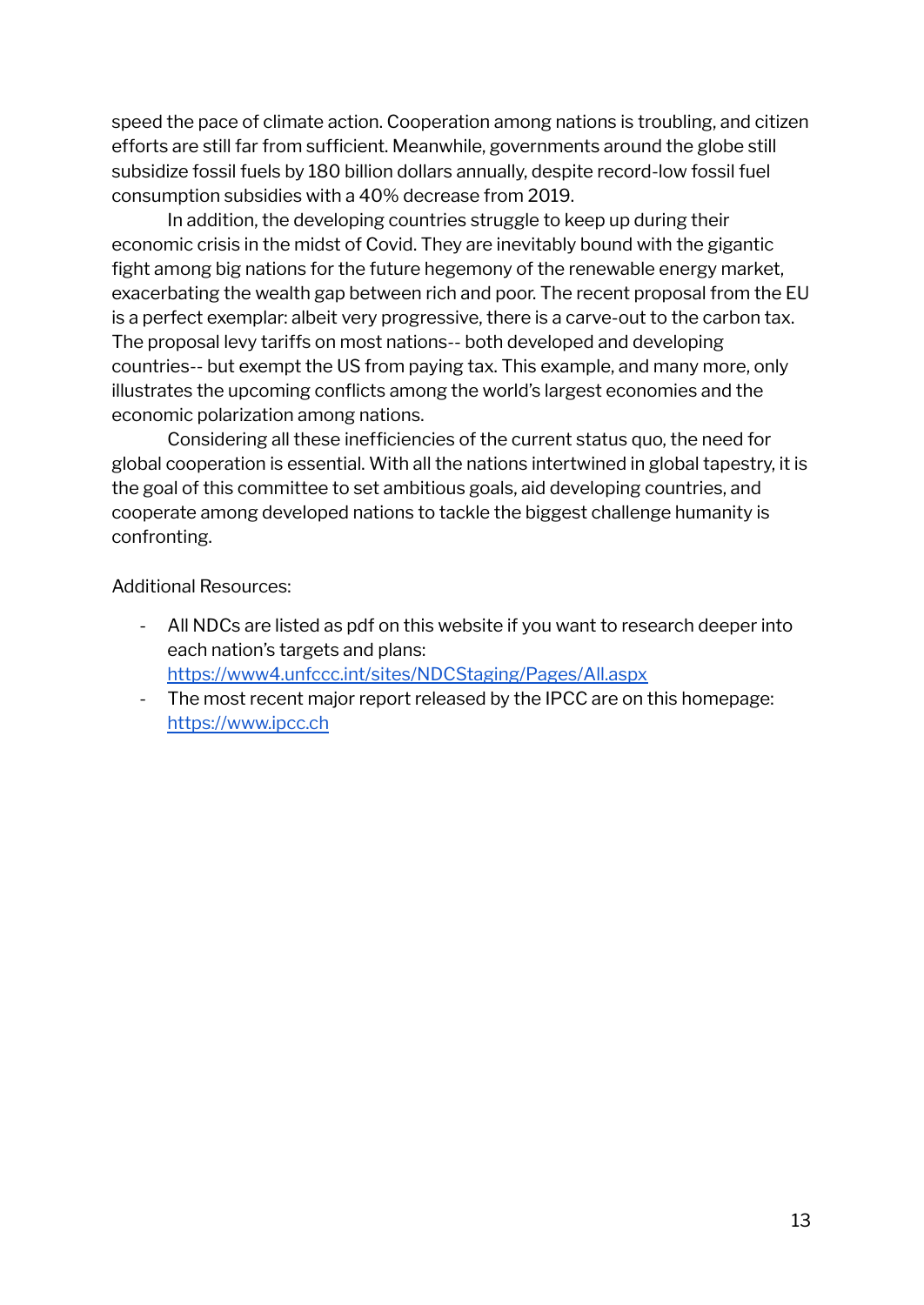# **Stances of Parties**

#### **Afghanistan**

Afghanistan is one of the lowest energy-consuming countries in the world. Hydropower is the major source of sustainable energy due to Afghanistan's mountainous terrain. According to the Afghanistan Ministry of Energy and Water, the renewable energy resource potential of its state is estimated at over 300,000 MW (megawatts).

#### **Bangladesh**

With the tremendous economic growth in recent years, Bangladesh started demanding more electricity. The goal of the Bangladesh government is to make enough energy available for all by 2021 by developing sustainable energy sources such as solar, wind, tidal, and wave energies.

#### **Canada**

Compared to other OECD countries, Canada has a high share of renewables in its energy supply. With the astounding growth in hydropower technology, over 16% of the total energy production in the country is renewable. The Canadian government highly supports the northern biomass industry, which covers both the unemployment and the carbon emissions issues.

#### **China**

China is one of the leading countries in the development of renewable energy sources. The country mainly has a capacity for hydroelectric, solar, and wind power, growing faster than its fossil fuel and nuclear power capacity. China has pledged to achieve carbon neutrality by 2060 and aimed to lower the carbon dioxide emissions rate by 2030. China's Action Plan for the Prevention and Control of Air Pollution illustrates that its government is willing to increase the share of renewables in China's energy mix.

# **Democratic Republic of Congo**

Due to its geographical location, hydropower and biomass are the future of renewable energy in the Democratic Republic of Congo (DRC). Although the country has an abundance of hydro-based power generation, more policies on accessibility are required. 80% of DRC's total population does not have access to energy sources, leaving only 20% with access to electricity.

#### **France**

As one of the developed countries, France is a leading player in tackling climate change. France set very aggressive policies towards climate change. The Paris Agreement was established in France. Nuclear generation represents over 67%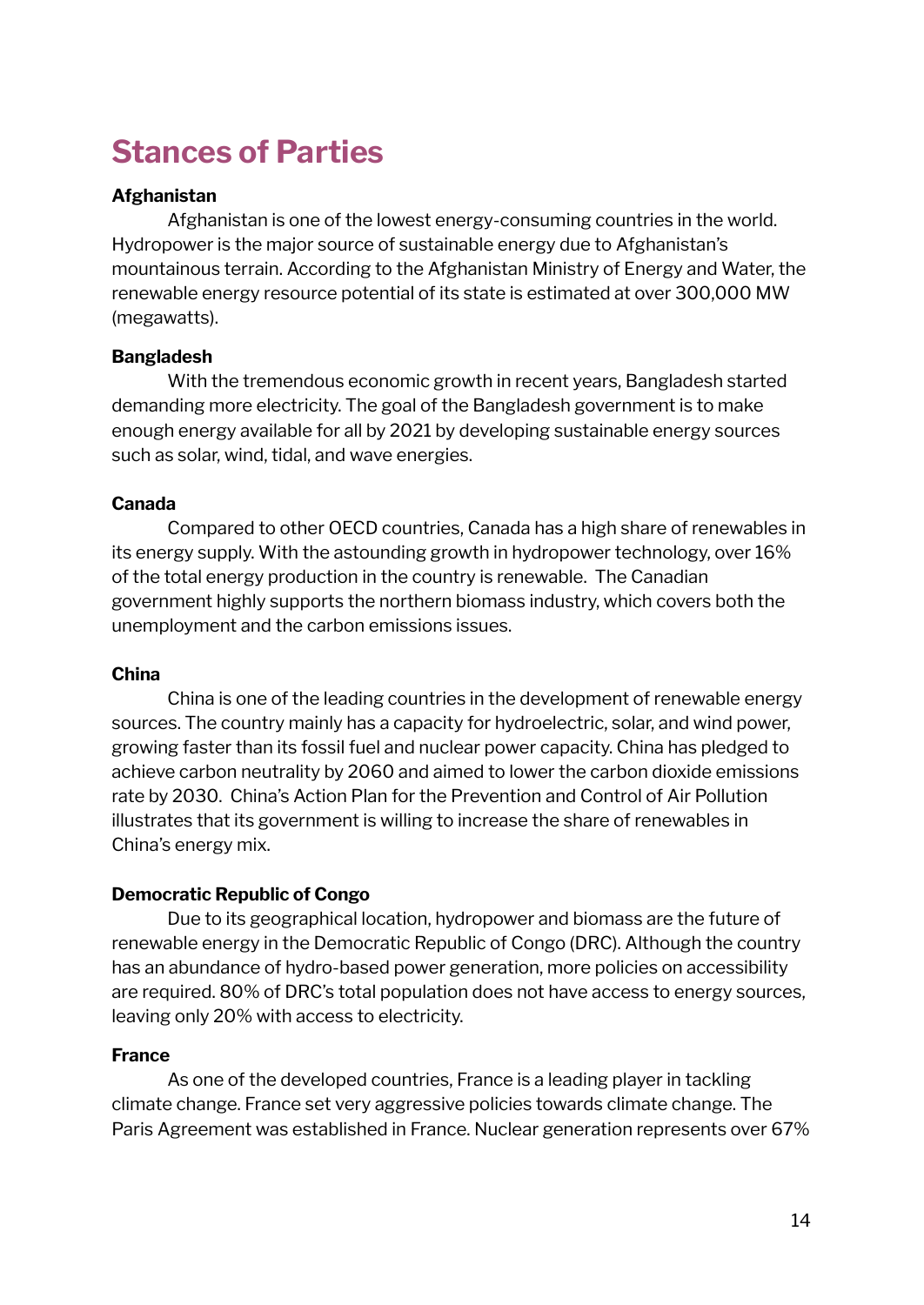of electricity, compared with 13% for hydropower, 7.9% for wind, 6.9% for gas, and 2.5% for solar.

# **Germany**

While Germany presented a few ambitious goals for the use of clean energy, feasible action was not taken accordingly. Germany still heavily relies on gas from Russia. Recently, President Biden condemned Germany for its contradiction to the goal set with the EU. Regardless, Germany have shown some efforts including limiting annual emissions from sectors including energy, transportation, buildings and agriculture.

# **India**

As one of the developing countries contributing to the proliferation of renewable energy, the primary objective of India is to advance economic development. The India Ministry of Power(MoP) constructed a 10-year detailed action plan and additional plan further about sustainable energy to ensure that the energy is adequately supplied to the citizens within the country at a reasonable cost and efficiency.

# **Indonesia**

Indonesia already has ambitious targets to increase the use of renewable energy since the country is included within the top five countries with the highest renewable energy in the Asia-Pacific region. The country has announced 23% of electricity generation from renewable courses by 2025. According to the International Renewable Energy Agency(IRENA), it reported Indonesia could feasibly exceed its current goal and evolve even more.

# **Iran**

70% of Iran's electricity generation comes from natural gas. Iran has targeted for a reduction of 4% of its greenhouse gas emission by 2033 after the Paris Agreement. In addition, the country's geography and climate are highly suitable for various forms of renewable energy production such as wind, solar and hydropower.

# **Israel**

Israel is hugly contributing to the proliferation of green energy by implementing government projects and policies. Under Israel's government resolutions, the Ministry of finance and the Ministry of Water have decided to construct solar energy power construction.

# **Japan**

Achieving net-zero emission is an urgent issue for Japan's government. Japan has targeted to reduce emission by at least 26% until 2030 and to chive carbon neutrality by 2050. Under this agenda, in October 2020, Hiroshi Kajiyama, Japan's economy minister, revealed plans to make renewable energy a major power source within the local energy mix.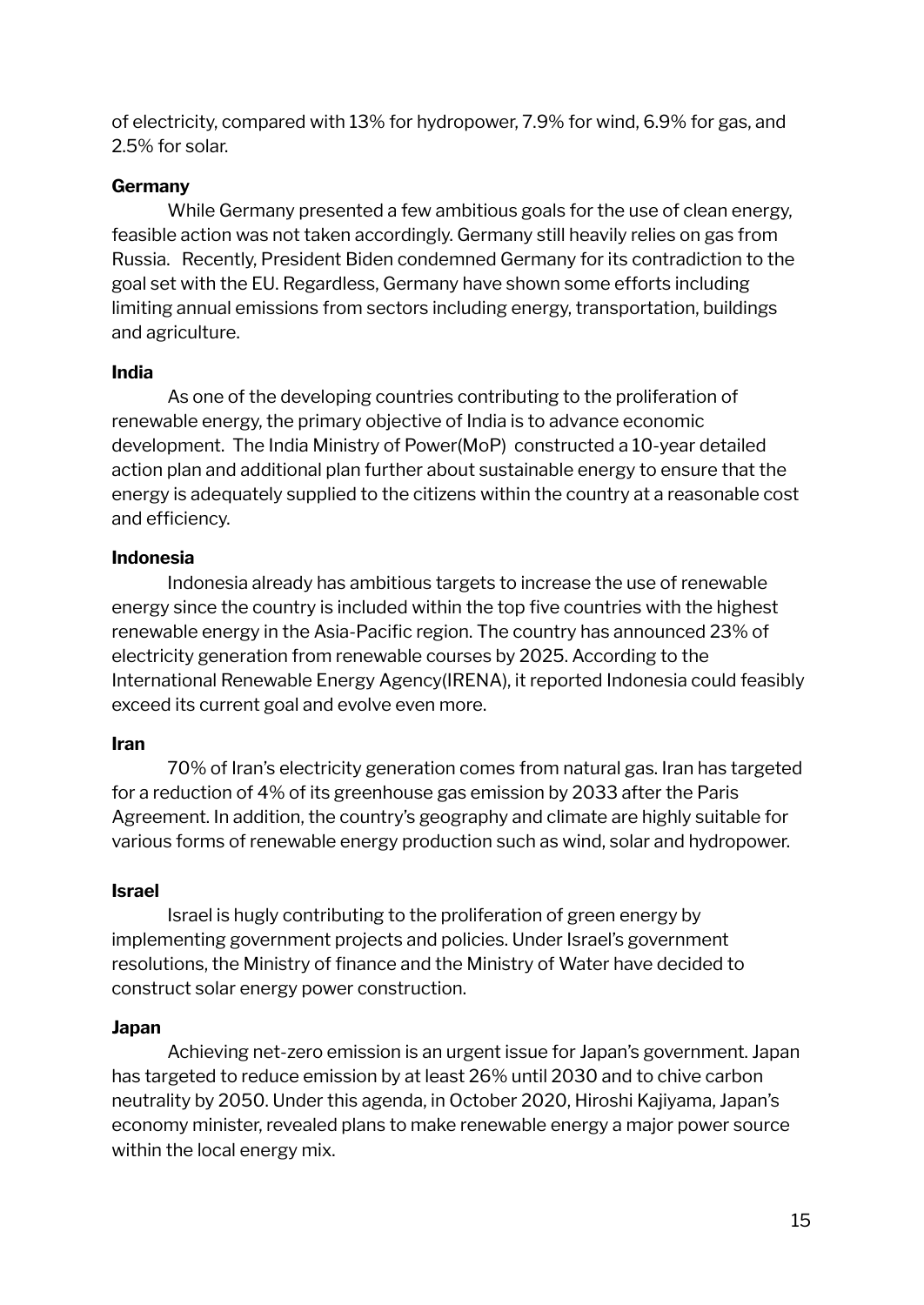#### **Pakistan**

Pakistan has rapidly adopted various forms of green energy solutions since 2017. China-Pakistan Economic Corridor was created to manage Pakistans' shortfall of energy for several years. In 2020, the country has formally adopted the Alternative and Renewable Energy Policy 2019.

#### **Republic of Korea**

The Korean government is committed to substantially increasing the share of renewable energy sources in the electricity supply, gradually phasing out coal and nuclear power from the energy mix, significantly improving energy efficiency, and fostering the country's nascent hydrogen industry. The country's goal is to increase the share of renewable energy sources to 20% by 2030 and to 30% by 2040.

#### **Russian Federation**

Although Russia's current use of green energy is very low, it has the largest known natural gas reserves on the planet. Russian leaders have shown a strong political will to support the development of renewable energy by adopting a target of 4.5 per cent of all electricity generation and consumption from renewable sources by 2020.

#### **Saudi Arabia**

Until now, the energy consumption of Saudi Arabia was only focused on burning oil, since the country is one of the world's top oil producers. However, the Saudi Green Initiative stated it aims to be "a global leader in forging a greener world", which shows its efforts to diversify the economy away from its oil dependence.

#### **Singapore**

Solar energy is the most secured renewable energy for Singapore. The Energy Market Authority (EMA) has been taking proactive actions to facilitate the solar energy system, despite the challenges such as land constraints and local weather conditions.

#### **Spain**

In 2018 Spain announced an ambitious environmental policy that would see the country end its dependence on fossil fuels and instead draw 75 percent of its electricity from renewables by 2030, rising to 100 percent by 2050. Ultimately Spain's goal is to completely decarbonize its economy, slashing its greenhouse gas emissions by 90 percent.

#### **Sweden**

Even though Sweden has already reached the government's goal of increasing the use of green energy up to 50%, the share of renewable energy used keeps growing. The next target is 100% energy production by 2040. The government's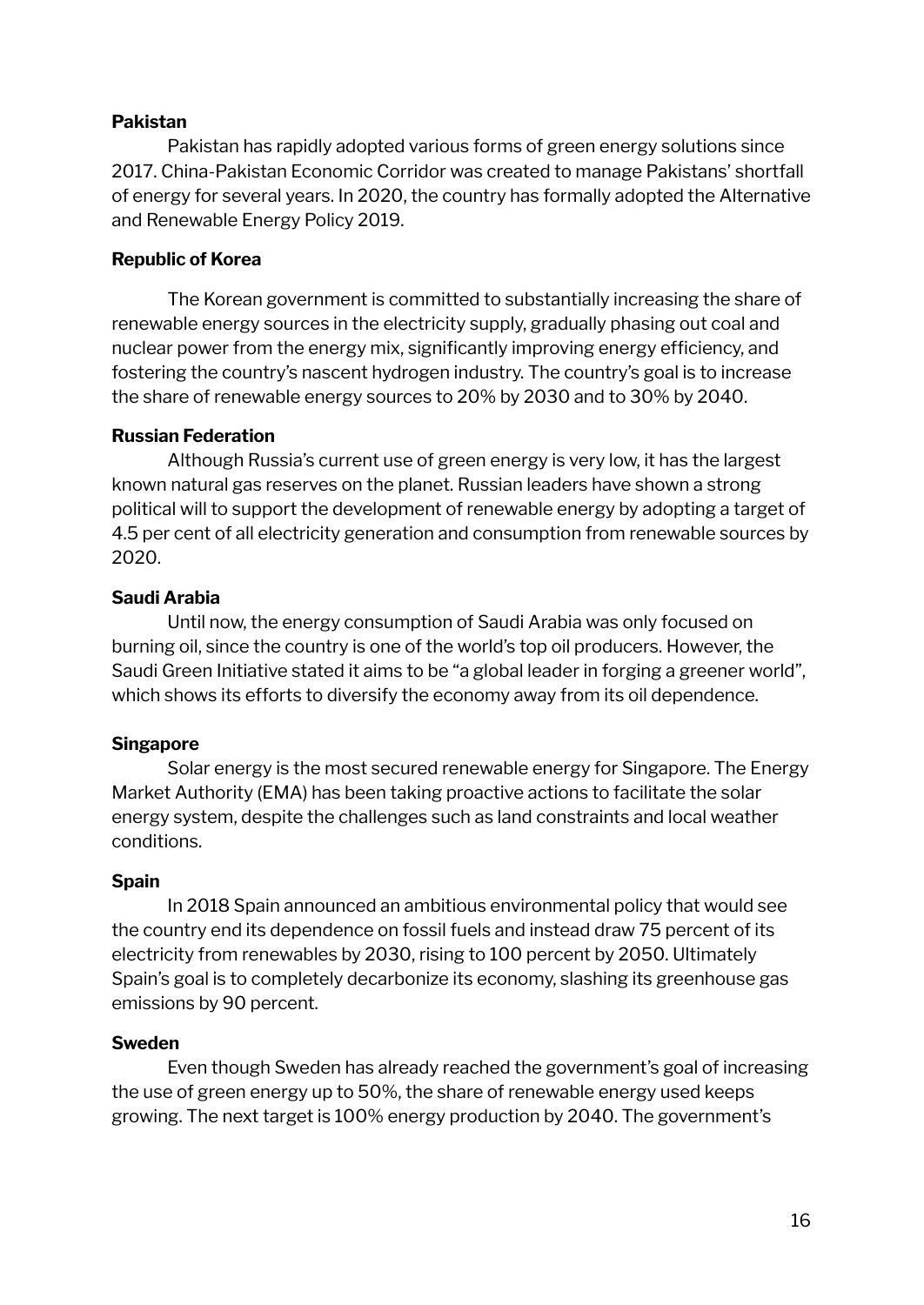energy policies such as The Electricity Certificate System have also promoted the use of sustainable energies.

# **Turkey**

Turkey's population is growing at an annual rate of 1.04%. If Turkey uses only traditional energy sources, it simply will not have enough energy capacity for its population. Therefore, Turkey aims to utilize its energy potential, including from renewable sources in a cost-effective manner. Turkey targets the share of renewable resources in electricity generation to be at least 30% by 2023 has in its 2009 Electricity Market and Security of Supply Strategy.

# **Uganda**

The Energy policy for Uganda was developed in 2002 to sustain the economic growth the country had achieved in the last decade and to ensure widespread access to affordable modern energy. The main policy goal is to meet the energy needs of Uganda's population for social and economic development in an environmentally sustainable manner.

# **United Kingdom**

The United Kingdom has been relying on coal, oil and gas supplies, therefore, needs a radical change within the country now. The 2009 Renewable Energy Directive sets a target for the UK to achieve 15% of its energy consumption from renewable sources by 2020. Its increase of the proportion of the energy resources will significantly help the nation's energy security.

# **United States of America**

Renewable energy is the fastest-growing energy source in the United States, increasing 100 percent from 2000 to 2018. Renewables made up more than 17 percent of net U.S. The Energy Policy Act (EPA) addresses energy production in the United States, including energy efficiency, renewable energy, energy tax incentive, climate technology, etc.

# **Brazil**

Renewables compose almost 45% of Brazil's primary energy demand, which makes their energy sector one of the least carbon-intensive in the world. As the third largest hydroelectricity producer in the world after China and Canada, about 77% of total electricity demand is supplied by hydropower in Brazil.

# **Czech Republic**

The Czech Republic committed itself to produce at least 13% of consumed electricity from renewable energy sources by 2020, in line with the national target set out by EU Directive 2018/2001 of 11 December 2018 on the promotion of the use of energy from renewable sources. In addition, the Czech government approved the National Renewable Energy Action Plan that set a target of 15.3% of energy from renewable sources in gross final energy consumption by 2020.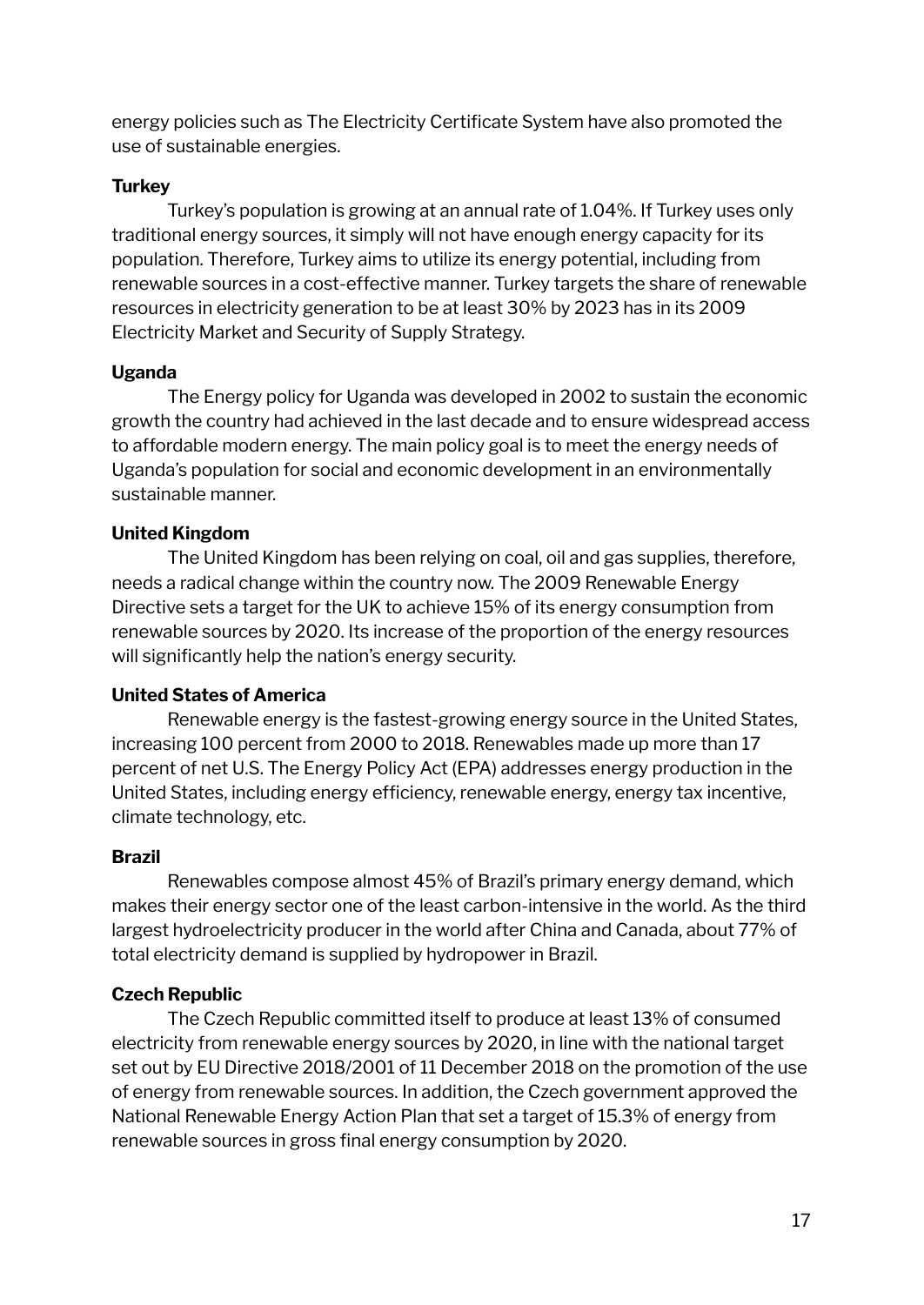# **Egypt**

Egypt possesses an abundance of land, sunny weather and high wind speeds, making it a prime location for renewable energy projects. Egypt intends to increase the supply of electricity generated from renewable sources to 20% by 2022 and 42% by 2035, with wind providing 14 percent, hydro power 2 percent, photovoltaic 22 percent, and concentrating solar power 3 percent by 2035.

# **Ethiopia**

Hydropower and biomass are Ethiopia's primary energy sources, followed by oil (5.7%) and hydropower (1.6%). At the same time the economy is one of the fastest growing in the world, with an average growth of 10.8% since 2005.

#### **Iceland**

Iceland is one of the closest countries in achieving net-zero emissions. About 85% of the total primary energy supply in Iceland is derived from domestically produced renewable energy sources. Renewable energy provided almost 100% of electricity production, with about 73% coming from hydropower and 27% from geothermal power.

#### **Italy**

Italy's government has put energy and climate at the centre of its political agenda. The national energy and climate plan set very ambitious targets for renewables by 2030; aiming to reach 30% in total energy consumption and 55% in electricity generation. In addition, The Government is revising incentives and subsidies which are not considered to be efficient or aligned with decarbonisation targets.

#### **Lebanon**

With abundant sources of wind and solar power, Lebanon has adopted an ambitious target to cover 30% of its energy consumption from renewables by 2030. The key actions set by the country include implementation of stable regulation for renewable energy deployment, adoption of the measurement of carbon emission, and complementing national targets with technology-specific renewable energy targets.

#### **Malaysia**

Renewable energy resources available in Malaysia are biomass, solar, mini-hydropower, municipal waste and biogas. Among them, the Ministry of Energy, Green Technology and Water state that the huge potential renewable energy in Malaysia is biomass and solar energy.

#### **New Zealand**

New Zealand has always been at the forefront of renewable energy development. It currently has the fourth-highest renewable electricity percentage in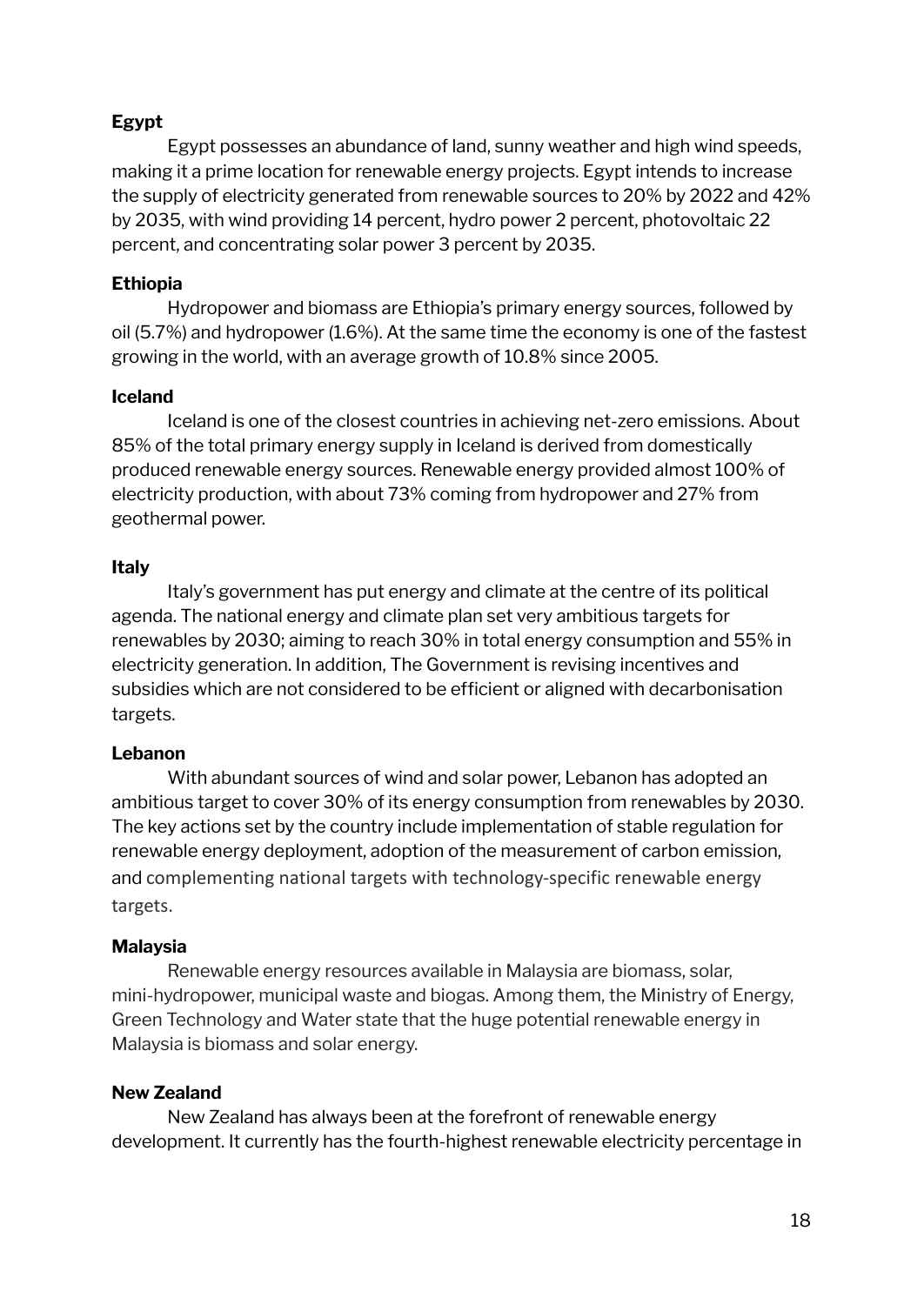the OECD, currently at around 84% and growing. The country's target is to reach 100% renewable energy by 2035.

# **Norway**

In Norway, 98 percent of the electricity production comes from renewable energy sources. Hydropower is the source of most of the production. Hydropower has been the basis for Norwegian industry and the development of a welfare society since they started utilizing the energy in rivers and waterfalls to produce energy. The usage of electricity has increased in line with the economic growth in Norway.

# **Poland**

Although Poland still contains 36 of the 50 most polluted cities in Europe, recent foreign investment in renewable energy in Poland suggests a bright future for its green transition. The U.S., France and South Korea are in talks with Poland about investing in nuclear energy, one of the cleanest forms of power.

# **Venezuela**

The main renewable source of Venezuela is hydropower, which accounts for 71% in 2004. The country has an impressive national renewable energy infrastructure, however, the poverty rates continue to rise in Venezuela, the country regularly experiences nationwide electricity blackouts. However, utilizing renewable energy in Venezuela would alleviate rising poverty rates in the country.

# **Vietnam**

<span id="page-18-0"></span>With the incredible growth of Vietnam, the government, in a bid to promote the goals set out in this plan, issued a decision in 2015, approving Vietnam's renewable energy development strategy up until 2030. IT stated 10% of the Vietnamese energy (excluding hydropower electricity) would come from renewables. The decision reassured the government's commitment to a reduction of coal-fired energy.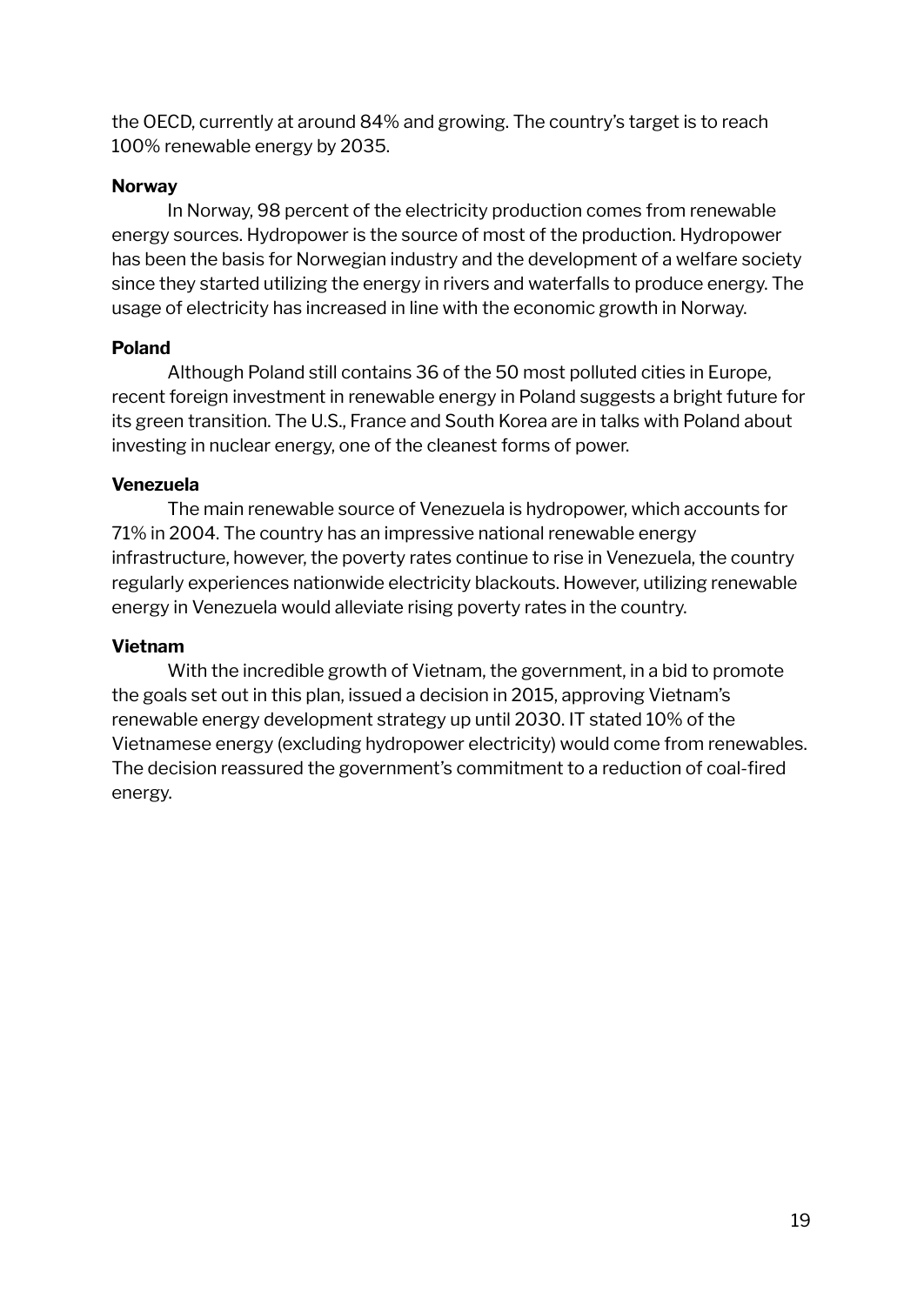# **Possible Solutions**

#### **Improving international resolution for reaching carbon neutrality**

Carbon neutrality is a goal for every country including all developing and developed countries. Hence, having an effective solution is essential for managing the carbon in the world. However, the main cause of carbon, fossil fuel, is hard to stop, since it bestows a great impact on the global economy and livelihood. Consequently, it is extremely difficult to immediately stop using or creating the factors that create carbon. Accomplishing the solutions for both the long term and having a simple solution that effectively makes a difference is significantly needed these days. The lack of an economic base for developing countries is a drag on progress for reaching the goal. Simple solutions such as riding bikes other than driving a car, will not need much of the money. Though, for an extensive solution, money will be a cardinal component of it. A solution will be necessary for all countries. Accordingly, the developed countries may reinforce the developing neighbor countries economically and materially so that they have a necessary element needed for their extensive solution.

# **Education**

One of the most leading ways to stop creating carbon dioxide is educating people by empowering their knowledge, values, and skills for their actions towards climate change, which leads to encouraging them to change their behavior and attitude towards the climate crisis. Education happening in the school that is related to climate change should inspire children and teens to be aware of this consequential issue and have to know the right facts in order for the right action. It is crucial to inform and educate children for future generations, nevertheless, the education for elders is supreme too. There are different ways of educating people, but it is important to guide them with precise knowledge. Accordingly, education is significant for promoting climate action towards people regardless of the generation.

# **Funding/Campaign**

Climate change involving the increasing carbon dioxide is currently a defining issue and now is a defining moment. If this current trend continues, according to NRDC, in 2100, it will cost 1.9 trillion dollars(in today's dollars) annually for the impact of climate change. We have to stop making it worse. In order for that to happen climate finance is needed for the ease of climate change due to the large scale of investments for finding the solution that significantly reduces the problem. Currently, the source for all money is from the public, private and alternative sources, so different ways of funding is essential for increasing the money of climate finance. Next, making people aware of the current situation of climate change is another solution. One of the numerous solutions is an advertising campaign, which is an advertisement for a massage and this may make people be conscious and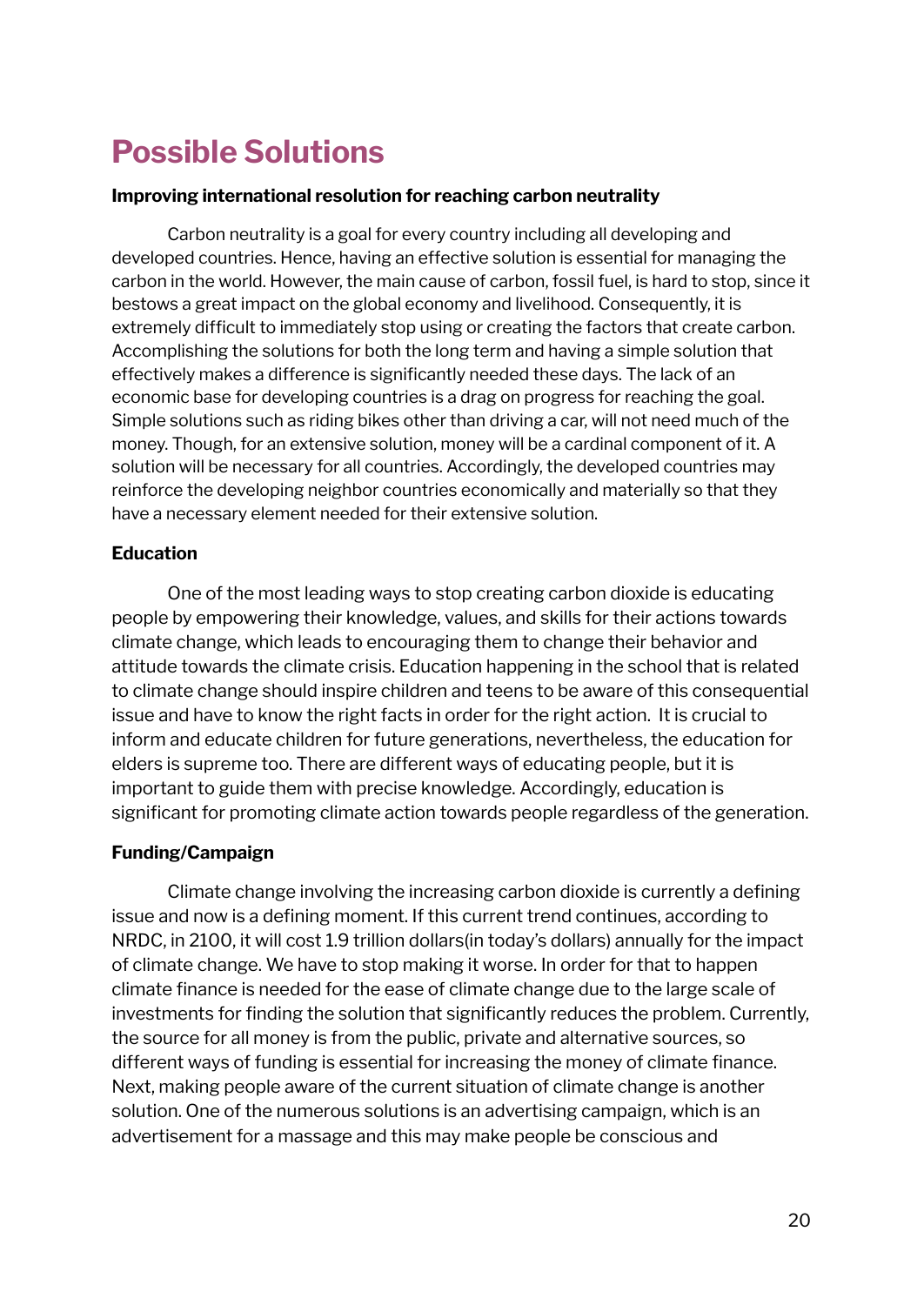understand the currency of the climate crisis. Consequently, various types and funding and different ways to inform people are needed for the development.

# <span id="page-20-0"></span>**Questions to Consider**

- 1. What is the best way to measure the effectiveness of an implemented renewable energy?
- 2. What incentives can we use to promote the use of renewable energy?
- 3. What international agreements is the country involved in?
- 4. What factors should be considered for practical implementation in developing countries?
- 5. Is the economic base necessary for the implementation of this current situation? Is there any solution that is not necessary for money for developing countries?
- <span id="page-20-1"></span>6. What are the best ways to improve the existing infrastructure?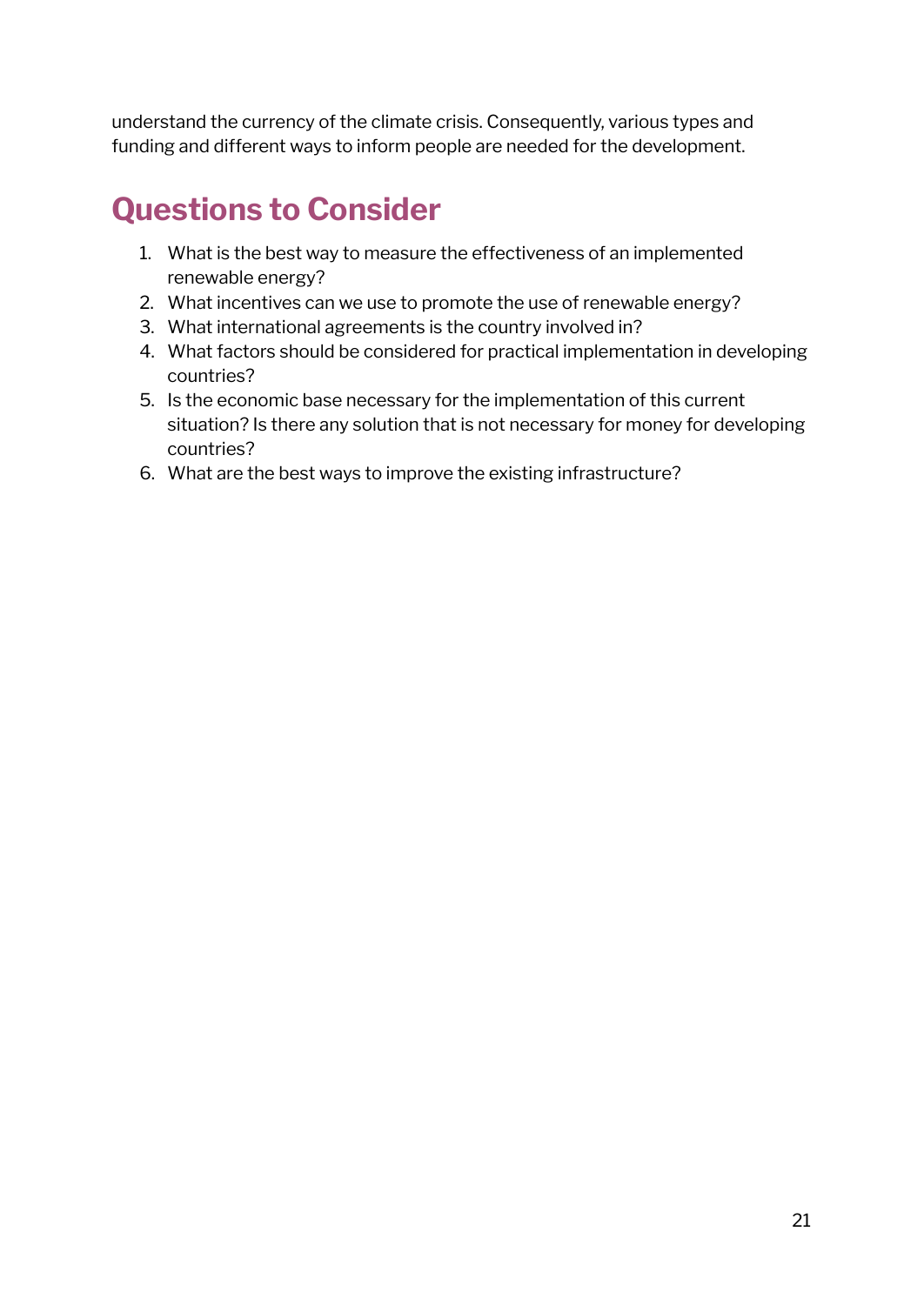# **Bibliography**

Ackerman, F., Stanton, E. A., Hope, C., Alberth, S., Fisher, J., Biewald, B., & Elizabeth. (2008). *Blank Page i The Cost of Climate Change What We'll Pay if Global Warming Continues Unchecked Contributing Authors Project Managers*. Retrieved from <https://www.nrdc.org/sites/default/files/cost.pdf>

A New World: The Geopolitics of the Energy Transformation. (2017). Retrieved August 1, 2021, from Geopoliticsofrenewables.org website: <http://geopoliticsofrenewables.org/report>

Anmar Frangoul. (2019, June 3). Renewable energy 101: Key terms you need to know. Retrieved May 19, 2021, from CNBC website:

[https://www.cnbc.com/2019/06/03/renewable-energy-101-key-terms-you-need-to](https://www.cnbc.com/2019/06/03/renewable-energy-101-key-terms-you-need-to-know.html)[know.html](https://www.cnbc.com/2019/06/03/renewable-energy-101-key-terms-you-need-to-know.html)

Carbon neutrality by 2050: the world's most urgent mission. (2020, December 24). Retrieved August 1, 2021, from United Nations Secretary-General website: [https://www.un.org/sg/en/content/sg/articles/2020-12-11/carbon-neutrality-2050-t](https://www.un.org/sg/en/content/sg/articles/2020-12-11/carbon-neutrality-2050-the-world%E2%80%99s-most-urgent-mission) [he-world%E2%80%99s-most-urgent-mission](https://www.un.org/sg/en/content/sg/articles/2020-12-11/carbon-neutrality-2050-the-world%E2%80%99s-most-urgent-mission)

Delivering the European Green Deal. (2021). Retrieved August 1, 2021, from European Commission website:

[https://ec.europa.eu/info/strategy/priorities-2019-2024/european-green-deal/delive](https://ec.europa.eu/info/strategy/priorities-2019-2024/european-green-deal/delivering-european-green-deal_en) [ring-european-green-deal\\_en](https://ec.europa.eu/info/strategy/priorities-2019-2024/european-green-deal/delivering-european-green-deal_en)

Elodie Guillard. (2021, April 22). Carbon Neutrality or Climate Neutrality: What is the difference? Retrieved August 1, 2021, from construction21.org website: [https://www.construction21.org/articles/h/carbon-neutrality-or-climate-neutrality-w](https://www.construction21.org/articles/h/carbon-neutrality-or-climate-neutrality-what-is-the-difference.html) [hat-is-the-difference.html](https://www.construction21.org/articles/h/carbon-neutrality-or-climate-neutrality-what-is-the-difference.html)

Ershad, A. M. (2017). Institutional and Policy Assessment of Renewable Energy Sector in Afghanistan. *Journal of Renewable Energy*, *2017*, 1–10. <https://doi.org/10.1155/2017/5723152>

European Climate Law. (2020, March 4). Retrieved August 1, 2021, from European Commission website: [https://ec.europa.eu/clima/policies/eu-climate-action/law\\_en](https://ec.europa.eu/clima/policies/eu-climate-action/law_en)

Europe Unveils Plan to Shift From Fossil Fuels, Setting Up Potential Trade Spats. (2021). *The New York Times*. Retrieved from [https://www.nytimes.com/2021/07/14/world/europe/climate-change-carbon-green](https://www.nytimes.com/2021/07/14/world/europe/climate-change-carbon-green-new-deal.html)[new-deal.html](https://www.nytimes.com/2021/07/14/world/europe/climate-change-carbon-green-new-deal.html)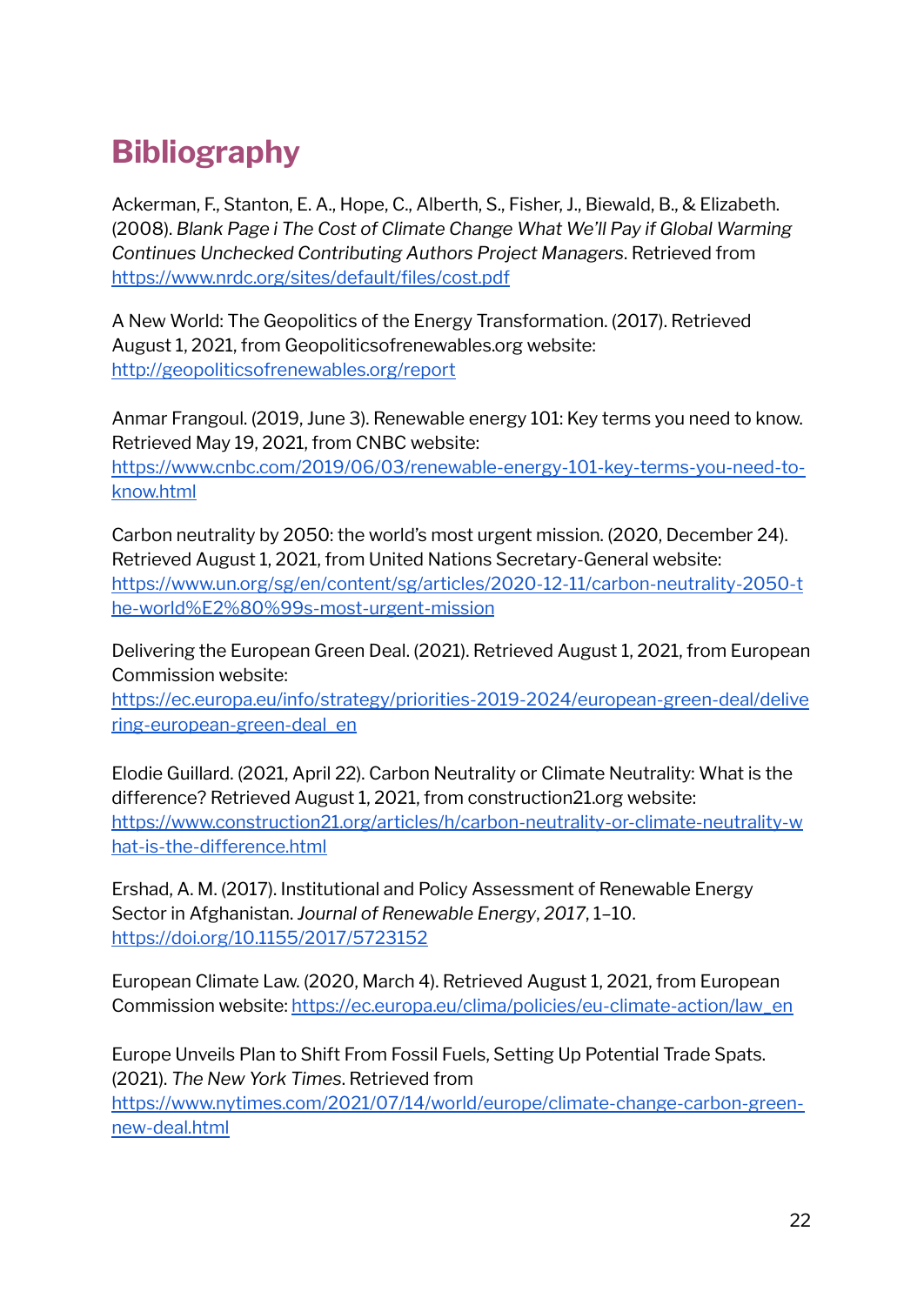Global progress on affordable and clean energy must be accelerated in order to close energy gap, new report says | UN DESA | United Nations Department of Economic and Social Affairs. (2019, May 23). Retrieved May 19, 2021, from UN DESA | United Nations Department of Economic and Social Affairs website:

[https://www.un.org/development/desa/en/news/sustainable/decade-of-sustainable](https://www.un.org/development/desa/en/news/sustainable/decade-of-sustainable-energy.html)[energy.html](https://www.un.org/development/desa/en/news/sustainable/decade-of-sustainable-energy.html)

Goal 7 | Department of Economic and Social Affairs. (2021). Retrieved August 1, 2021, from Un.org website: <https://sdgs.un.org/goals/goal7>

Guardian staff reporter. (2011, April 27). What are CO2e and global warming potential (GWP)? Retrieved August 1, 2021, from the Guardian website: [https://www.theguardian.com/environment/2011/apr/27/co2e-global-warming-pote](https://www.theguardian.com/environment/2011/apr/27/co2e-global-warming-potential) [ntial](https://www.theguardian.com/environment/2011/apr/27/co2e-global-warming-potential)

United Nations. (2021). Achieving Sustainable Energy Targets in Bangladesh | United Nations. Retrieved August 1, 2021, from United Nations website: [https://www.un.org/en/chronicle/article/achieving-sustainable-energy-targets-bangl](https://www.un.org/en/chronicle/article/achieving-sustainable-energy-targets-bangladesh)

[adesh](https://www.un.org/en/chronicle/article/achieving-sustainable-energy-targets-bangladesh)

https://plus.google.com/+UNESCO. (2015, September). Education for climate action. Retrieved August 1, 2021, from UNESCO website: <https://en.unesco.org/themes/education-sustainable-development/cce>

Interactive timeline: a guide to climate change negotiations. (2020). Interactive timeline: a guide to climate change negotiations. Retrieved August 1, 2021, from European Parliament website:

[https://www.europarl.europa.eu/infographic/climate-negotiations-timeline/index\\_en.](https://www.europarl.europa.eu/infographic/climate-negotiations-timeline/index_en.html#event-2020-10-07) [html#event-2020-10-07](https://www.europarl.europa.eu/infographic/climate-negotiations-timeline/index_en.html#event-2020-10-07)

Levin, K., Fransen, T., Clea Schumer, & Davis, C. (2019). What Does "Net-Zero Emissions" Mean? 8 Common Questions, Answered. Retrieved August 1, 2021, from World Resources Institute website:

<https://www.wri.org/insights/net-zero-ghg-emissions-questions-answered>

Minelli, F. (n.d.). *Achieving energy security and Environmental sustainable development*. Retrieved from website:

[https://www.odu.edu/content/dam/odu/offices/mun/2017/ib-2017-ecosoc-energy-s](https://www.odu.edu/content/dam/odu/offices/mun/2017/ib-2017-ecosoc-energy-security.pdf) [ecurity.pdf](https://www.odu.edu/content/dam/odu/offices/mun/2017/ib-2017-ecosoc-energy-security.pdf)

Opinion | Don't Let China Win the Green Race (Published 2019). (2021). *The New York Times*. Retrieved from

<https://www.nytimes.com/2019/12/09/opinion/china-renewable-energy.html>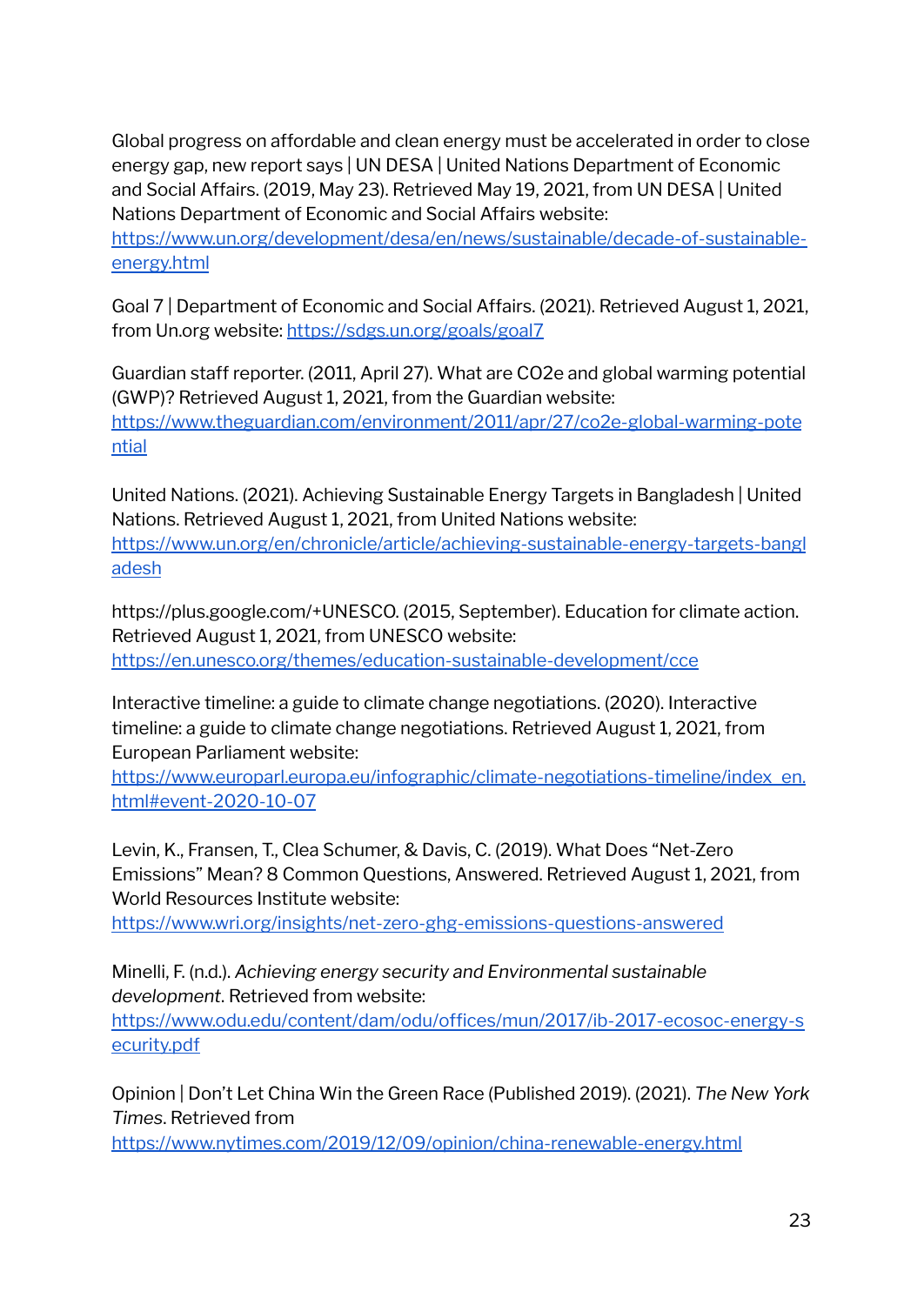Our World in Data. (2021). Retrieved August 1, 2021, from Our World in Data website: <https://ourworldindata.org/>

Sources – Climate Nuclear. (2021). Sources – Climate Nuclear. Retrieved August 1, 2021, from Google.com website: <https://sites.google.com/view/sourcesclimatenuclear/startseite?authuser=0>

Sustainable Development Goals | United Nations Development Programme. (2017). Retrieved August 1, 2021, from United Nations Development Programme website: <https://www.undp.org/sustainable-development-goals#affordable-and-clean-energy>

Sustainable Energy: Why We Need and Various Types of it - Conserve Energy Future. (2020, September). Retrieved August 1, 2021, from Conserve Energy Future website: <https://www.conserve-energy-future.com/sustainableenergy.php>

The Carbon Fund. (2019). CARBON FUND. Retrieved August 1, 2021, from CARBON FUND website: <https://www.carbonfund.co.nz/aboutcarbon>

The Paris Agreement | UNFCCC. (2020). Retrieved August 1, 2021, from Unfccc.int website:

<https://unfccc.int/process-and-meetings/the-paris-agreement/the-paris-agreement>

Umair Irfan. (2021, April 22). Earth day summit: 5 things to know about Biden's climate change goal for 2030. Retrieved August 1, 2021, from Vox website: [https://www.vox.com/22397364/earth-day-us-climate-change-summit-biden-john-k](https://www.vox.com/22397364/earth-day-us-climate-change-summit-biden-john-kerry-commitment-2030-zero-emissions) [erry-commitment-2030-zero-emissions](https://www.vox.com/22397364/earth-day-us-climate-change-summit-biden-john-kerry-commitment-2030-zero-emissions)

75th Economic and Social Council. (2021). Retrieved May 19, 2021, from Un.org website: <https://www.un.org/ecosoc/en/home>

#Envision2030 Goal 7: Affordable and Clean Energy | United Nations Enable. (2016, March 3). Retrieved May 19, 2021, from United Nations Enable - Disability website: <https://www.un.org/development/desa/disabilities/envision2030-goal7.html>

. (n.d.). *Carbon Financing*. Retrieved from <https://www.unhcr.org/55005b069.pdf>

. (2013). *Report of the Asia and the Pacific Regional Preparatory Meeting on "Science, Technology, and Innovation for Promoting Renewable Energy Technologies for Sustainable Development in Asia and Pacific" for the 2013 Annual Ministerial Meeting of the Economic and Social Council*. Retrieved from [https://www.un.org/en/ecosoc/newfunct/pdf13/amr\\_thailand\\_summary.pdf](https://www.un.org/en/ecosoc/newfunct/pdf13/amr_thailand_summary.pdf)

Energy subsidies – Topics - IEA. "Energy Subsidies – Topics - IEA." *IEA*, 2020, www.iea.org/topics/energy-subsidies. Accessed 17 Aug. 2021.